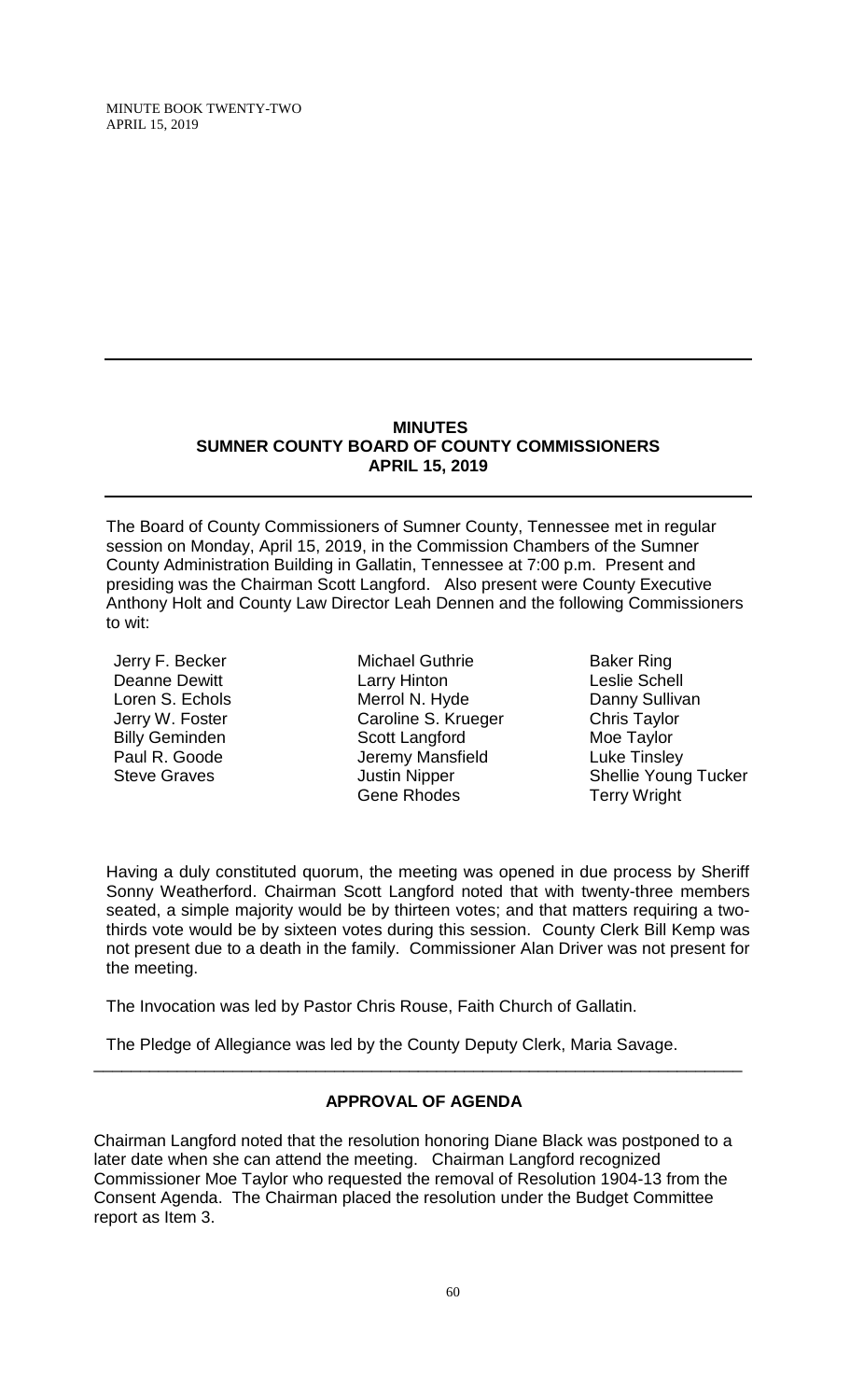Chairman Langford recognized Commissioner Ring who moved, seconded by Commissioner Becker, for the addition of a resolution to support state legislation opposing robocalls. The motion carried by unanimous voice vote. The Chairman added the matter as Item 3 under Legislative Committee.

Commissioner Foster moved, and was duly seconded by Commissioner Sullivan, to adopt the agenda with the additions and changes. The Commission approved the agenda as amended by unanimous voice vote of the body.

# **APPROVAL OF MINUTES**

\_\_\_\_\_\_\_\_\_\_\_\_\_\_\_\_\_\_\_\_\_\_\_\_\_\_\_\_\_\_\_\_\_\_\_\_\_\_\_\_\_\_\_\_\_\_\_\_\_\_\_\_\_\_\_\_\_\_\_\_\_\_\_\_\_\_\_\_\_\_

The minutes for the meeting of this body held on March 18, 2019, and recorded in the office of the Clerk, Bill Kemp, were approved by voice vote after Commissioner Moe Taylor made the motion, seconded by Commissioner Echols.

## **REPORT OF THE CHAIR**

 Without objection, Chairman Langford moved Certificates of Recognition before the Recognition of the Public on the agenda.

Chairman Langford recognized Commissioner Becker who read the following resolution into the record:

### **A RESOLUTION RECOGNIZING APRIL 14 THROUGH APRIL 20 AS NATIONAL PUBLIC SAFETY COMMUNICATORS WEEK**

**WHEREAS,** emergencies can occur at any time that require police, fire, or medical services, and when an emergency occurs, the prompt response of police officers, firefighters and paramedics is critical to the protection of life and preservation of property; and

**WHEREAS,** public safety telecommunicators are the first and most critical contact our citizens have with emergency services and the safety of our police officers and firefighters is dependent upon the quality and accuracy of information obtained from citizens who telephone the Sumner County Emergency Communications Center; and

**WHEREAS,** Sumner County Emergency Communications Center serves our citizens daily in countless ways as we place our trust in the public safety communicators not just this week but every day of the year and whose work is invaluable in emergency situations and our health, safety, and well-being are often dependent on the commitment and steadfast devotion of these dedicated men and women who are willing to make sacrifices including working weekends, long shifts and holidays.

**NOW, THEREFORE, BE IT RESOLVED** by the Sumner County Board of County Commissioners meeting in regular session on this the 15<sup>th</sup> day of April 2019, that this body does hereby recognize the week of April 14 through April 20, 2019 to be the National Public Telecommunicators Week in Sumner County in honor of the men and women whose diligence and dedication keep our citizens safe; and

**BE IT FURTHER RESOLVED** that this resolution shall be spread on the minutes of this body, and the Clerk is to furnish a copy of this resolution the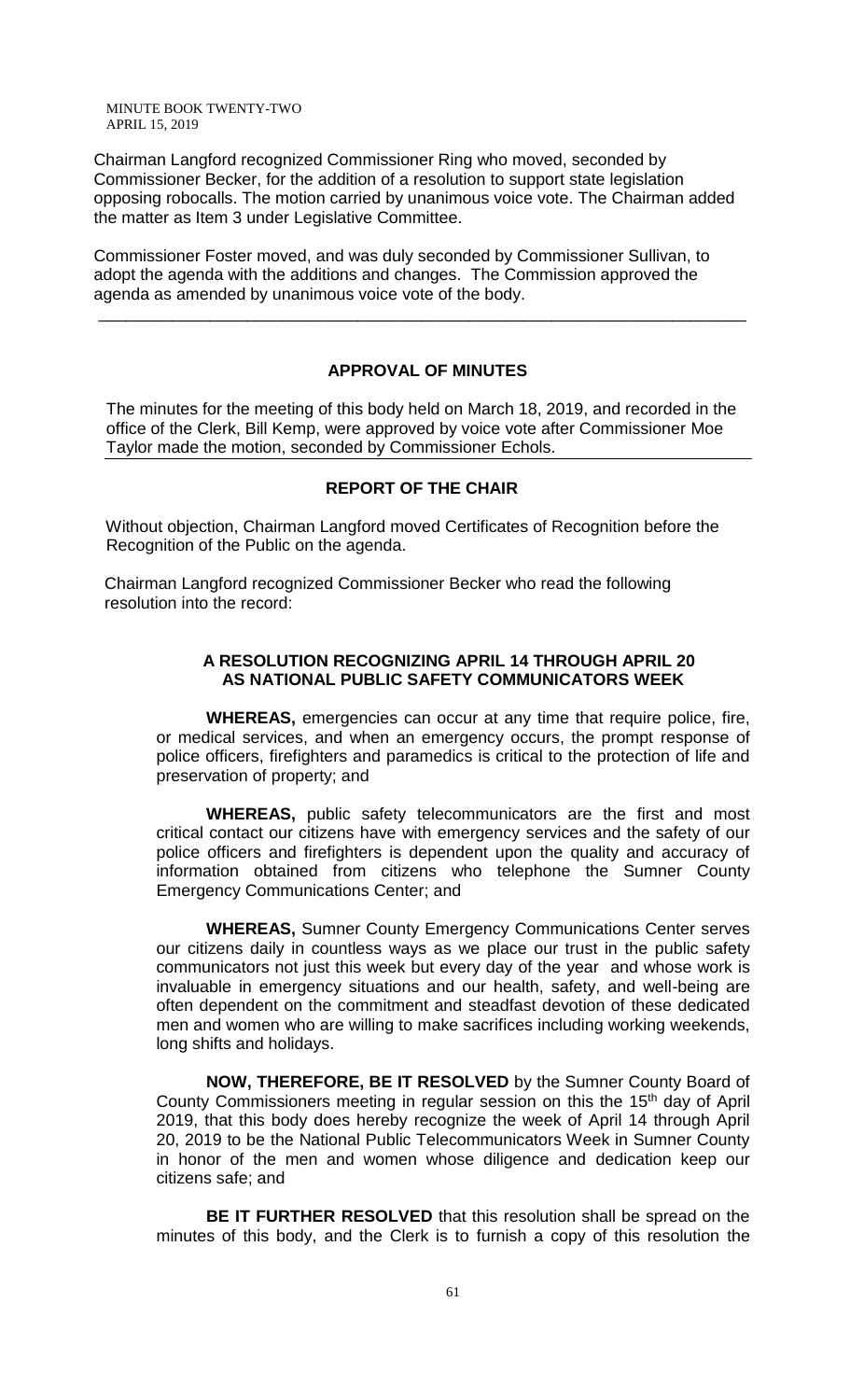Public Safety Telecommunicators of the Sumner County Emergency Communications Center.

Upon motion of Commissioner Becker, seconded by Commissioner Krueger, the Commissioner voted unanimously to approve the resolution recognizing the Public Safety Telecommunicators of Sumner County.

Chairman Langford recognized Commissioner Tucker who read the following resolution into the record:

\_\_\_\_\_\_\_\_\_\_\_\_\_\_\_\_\_\_\_\_\_\_\_\_\_\_\_\_\_\_\_\_\_\_\_\_\_\_\_\_\_\_\_\_\_\_\_\_\_\_\_\_\_\_\_\_\_\_\_\_\_\_\_\_

### **A RESOLUTION RECOGNIZING APRIL AS NATIONAL FAIR HOUSING MONTH**

**WHEREAS,** promoting that all persons are afforded a right to full and equal housing opportunities in the neighborhoods of their choice through education and awareness is a major goal of the Sumner Association of Realtors; and

**WHERAS,** the Fair Housing Act, passed in April 1968 immediately following Dr. Martin Luther King's assassination and revised in 1974 and 1988, guarantees that all individuals, regardless of race, color, religion, sex, handicap, familial status or national origin, be given access to all housing-related opportunities, including rental and home ownership, and be allowed to make free choices regarding housing locations; and

**WHEREAS,** the Sumner Association of Realtors is committed to uphold the Fair Housing Act and ensure equal opportunity for all citizens to rent, purchase, obtain financing, and enjoy all other housing-related services in the neighborhoods of their choice.

**NOW, THEREFORE, BE IT RESOLVED** by the Sumner County Board of County Commissioners meeting in regular session on this the 15<sup>th</sup> day of April 2019, that this body does recognize the month of April as National Fair Housing Month and commends the diligent and dedicated efforts of the Sumner Association of Realtors and all realtors nationwide to raise awareness to end housing discrimination; and

**BE IT FURTHER RESOLVED** that this resolution shall be spread on the minutes of this body and the Clerk is to furnish a copy of this resolution to the Sumner Association of Realtors.

\_\_\_\_\_\_\_\_\_\_\_\_\_\_\_\_\_\_\_\_\_\_\_\_\_\_\_\_\_\_\_\_\_\_\_\_\_\_\_\_\_\_\_\_\_\_\_\_\_\_\_\_\_\_\_\_\_\_\_\_\_\_\_\_

Upon motion of Commissioner Tucker, seconded by Commissioner Sullivan, the Commissioner voted unanimously to approve the resolution recognizing April as National Fair Housing Month.

\_\_\_\_\_\_\_\_\_\_\_\_\_\_\_\_\_\_\_\_\_\_\_\_\_\_\_\_\_\_\_\_\_\_\_\_\_\_\_\_\_\_\_\_\_\_\_\_\_\_\_\_\_\_\_\_\_\_\_\_\_\_\_\_

Lori Atchley, Sumner County Administer of Elections, stated there are not many good places to vote in Hendersonville and Gallatin. She stated that options included paving a new parking lot behind the Administration Building, purchasing a precinct or renting the Gallatin Civic Center. In Hendersonville, she said there are expensive places to rent that could be cost-shared with the City of Hendersonville. The best long-term option may be a voting precinct in the Comer Barn on 31E, if it were renovated.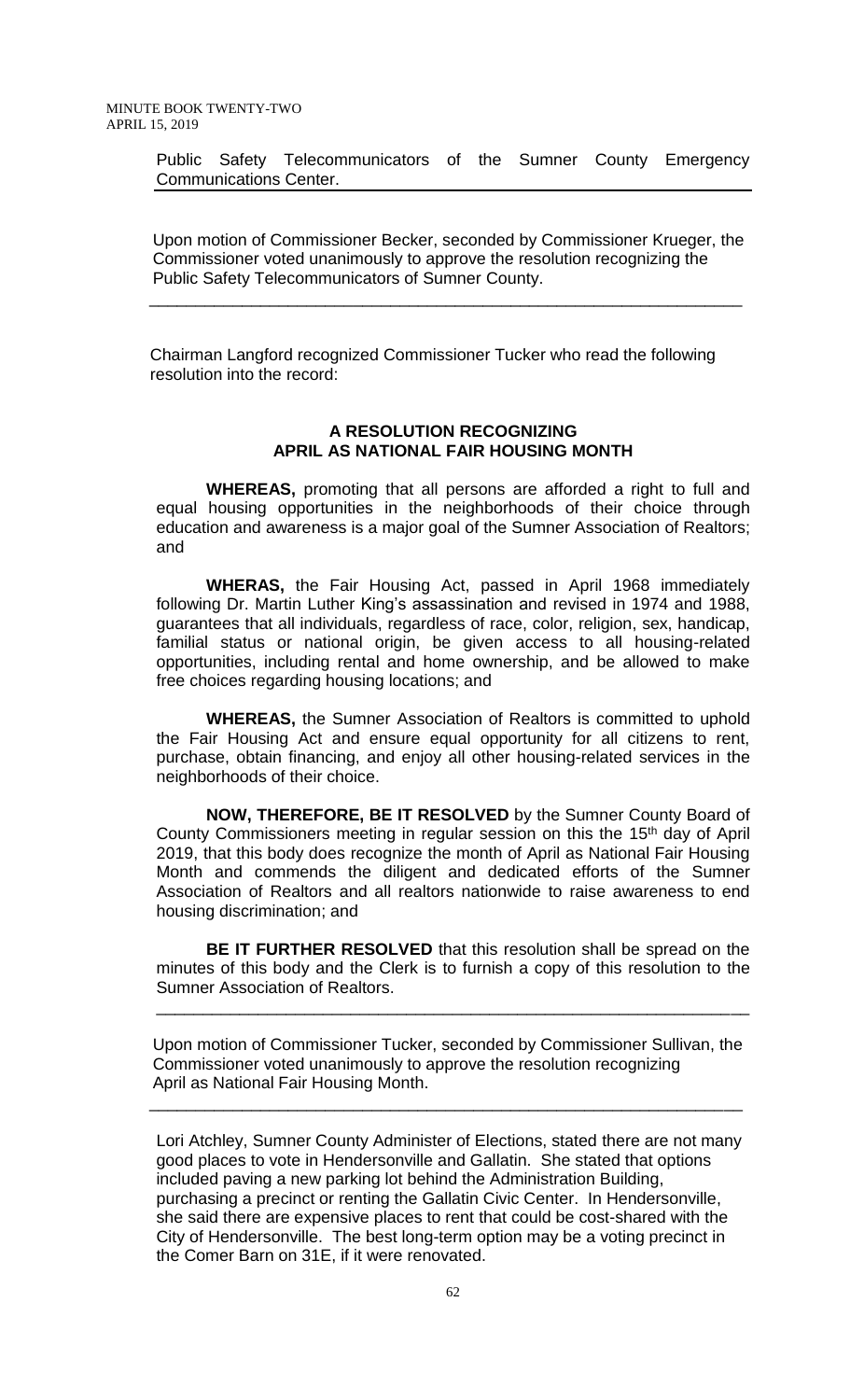Chairman Langford, without objection, referred the matter to the scheduled April Budget Hearings.

\_\_\_\_\_\_\_\_\_\_\_\_\_\_\_\_\_\_\_\_\_\_\_\_\_\_\_\_\_\_\_\_\_\_\_\_\_\_\_\_\_\_\_\_\_\_\_\_\_\_\_\_\_\_\_\_\_\_\_\_\_\_\_

# **RECOGNITION OF THE PUBLIC**

 Chairman Langford opened the floor to allow the public to speak concerning any matter on the agenda.

Sandra Cohen of 304 University Drive in Gallatin stated that an appraisal and land survey should be done on the three acres ( Resolution1904-05) before the purchase of the property. She said there was a need for additional taxes on new development.

John Miller of 104 Pine Drive in Gallatin spoke to the proposed reappraisal process as stated in Resolution 1904-02. He said the Commission has used the reappraisal to raise taxes and that concerned him.

With no one else wishing to speak, recognition of the public was closed.

Chairman Langford noted that the Veterans Service Officer's report was provided for information only.

\_\_\_\_\_\_\_\_\_\_\_\_\_\_\_\_\_\_\_\_\_\_\_\_\_\_\_\_\_\_\_\_\_\_\_\_\_\_\_\_\_\_\_\_\_\_\_\_\_\_\_\_\_\_\_\_\_\_\_\_\_\_\_\_\_\_

Chairman Langford directed Deputy Clerk Maria Savage to read the following public notice into the record.

# **PUBLIC NOTICE**

There will be a Public Hearing at the Sumner County Commissioners meeting on Monday, April 15, 2019, at 7:00 p.m. This meeting shall be held at the Sumner County Administration Building in the County Commission Chambers, located at 355 North Belvedere Drive, Gallatin, Tennessee.

This meeting will be to discuss and potentially vote on a change of fees for land disturbance permits. This change would require land disturbance permit fees to be paid for all non-agricultural development activities in the County, regardless of the acreage of the parcel, and would remove the exemption currently applied for parcels over 5 acres. This meeting follows prior discussion and vote by the Planning Commission during the February 26, 2019 meeting.

A copy of this notice is on file at the Sumner County Planning and Stormwater Department in the Sumner County Administration Building located at 355 North Belvedere Drive, Room 202 Gallatin, TN, 37066,

Anyone having any interest or desiring to ask questions concerning this request is invited to attend this meeting or call 615-451-6097.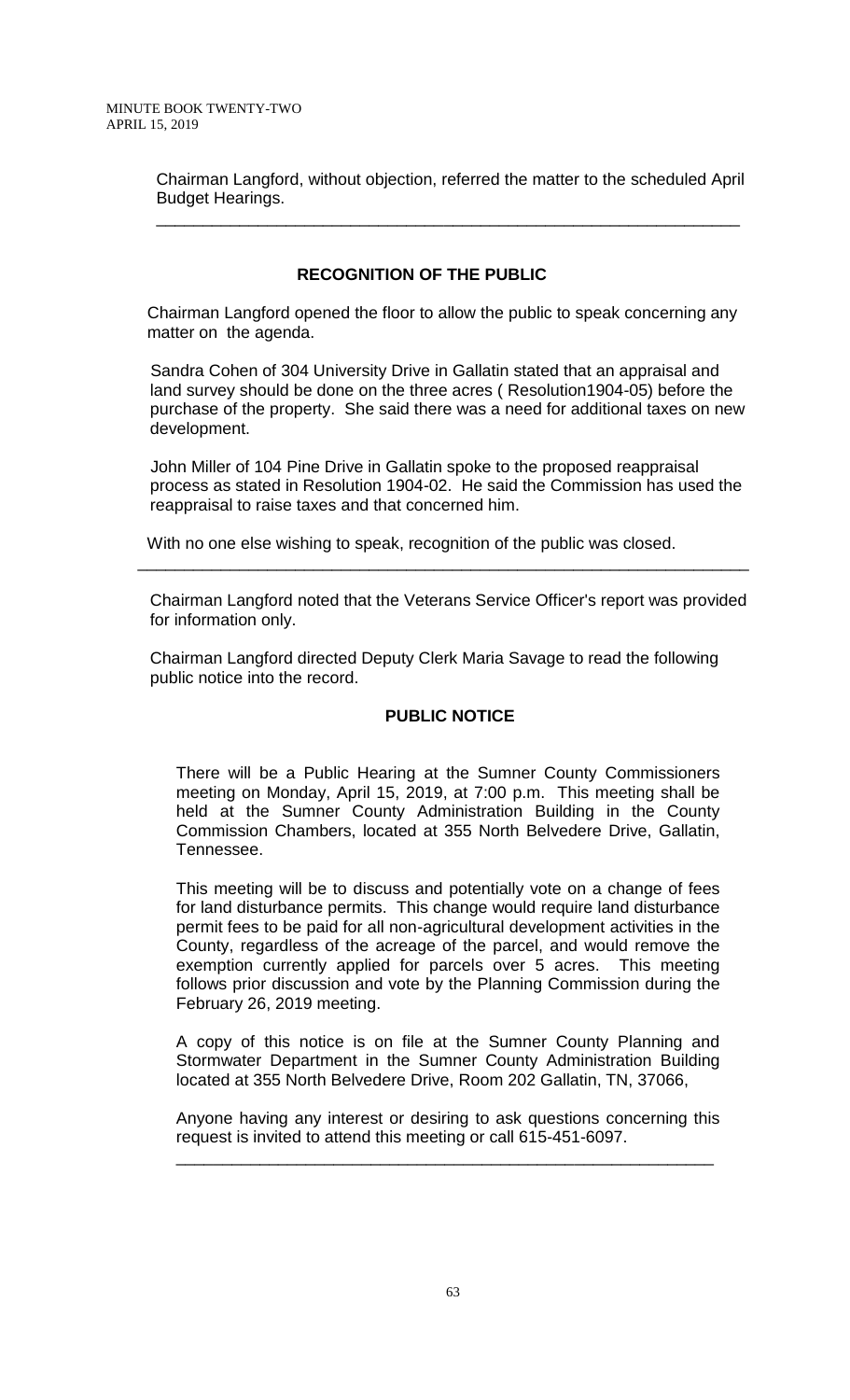Chairman Langford declared the public hearing open. With no one wishing to speak, the public hearing was declared closed.

\_\_\_\_\_\_\_\_\_\_\_\_\_\_\_\_\_\_\_\_\_\_\_\_\_\_\_\_\_\_\_\_\_\_\_\_\_\_\_\_\_\_\_\_\_\_\_\_\_\_\_\_\_\_\_\_\_\_

Chairman Langford introduced the following resolution:

## **1904-01 A RESOLUTION REQUESTING LAND DISTURBANCE PERMIT FEE TO BE PAID FOR ALL NON-AGRICULTURAL CONSTRUCTION ACTIVITIES IN ORDER FOR THE COUNTY TO RECOUP INSPECTION COSTS**

**BE IT RESOLVED** by the Sumner County Board of County Commissioners meeting in regular session on this the 15<sup>th</sup> day of April 2019, that this body hereby request land disturbance fee to be paid for all nonagricultural construction activities in order for the County to recoup inspection costs, as shown on the attachment herewith.

**BE IT FURTHER RESOLVED** that this resolution serves as the second reading.

\_\_\_\_\_\_\_\_\_\_\_\_\_\_\_\_\_\_\_\_\_\_\_\_\_\_\_\_\_\_\_\_\_\_\_\_\_\_\_\_\_\_\_\_\_\_\_\_\_\_\_\_\_\_\_\_\_\_\_\_\_\_\_\_

 Commissioner Chris Taylor moved, seconded by Commissioner Krueger, to approve the resolution.

The electronic vote was recorded in the following manner:

| Res-1904-01 |            |                                                                        |       | 4/15/2019 7:38:02 PM    |       |
|-------------|------------|------------------------------------------------------------------------|-------|-------------------------|-------|
|             | $YES - 22$ | $NO -$<br>$\mathbf{0}$                                                 |       | $ABS -$<br>$\mathbf{1}$ |       |
|             |            | Voting Results (Yes-Y; No-N; Abstain-A; Not Voting-NV; Not Present-NP) |       |                         |       |
| A Driver    | $- NP$     | B Geminden                                                             | $- Y$ | B Ring                  | – Y   |
| C Krueger   | $- Y$      | C Taylor                                                               | $- Y$ | Chr. Langford- Y        |       |
| D Dewitt    | $- Y$      | D Sullivan                                                             | $- Y$ | G Rhodes                | $- Y$ |
| J Becker    | $- Y$      | J Foster                                                               | $- Y$ | J Mansfield             | – Y   |
| J Nipper    | $- Y$      | L Echols                                                               | $- Y$ | L Hinton                | $- Y$ |
| L Schell    | $- Y$      | L Tinsley                                                              | $- Y$ | M Guthrie               | $- Y$ |
| M Hyde      | $- Y$      | M Taylor                                                               | $- A$ | P Goode                 | $- Y$ |
| S Graves    | – Y        | S Tucker                                                               | $- Y$ | T Wright                | $- Y$ |
|             |            |                                                                        |       |                         |       |
|             |            | Chairman Langford declared Resolution 1904-01 approved by the body.    |       |                         |       |

\_\_\_\_\_\_\_\_\_\_\_\_\_\_\_\_\_\_\_\_\_\_\_\_\_\_\_\_\_\_\_\_\_\_\_\_\_\_\_\_\_\_\_\_\_\_\_\_\_\_\_\_\_\_\_\_\_\_\_\_\_\_\_\_\_\_\_

#### **CONSENT AGENDA**

Chairman Langford introduced the following items on the Consent Agenda:

## **1904-06 A RESOLUTION FOR 2017 PROPERTY TAX ROLL PICK-UPS SETTLEMENT**

**WHEREAS**, Section 5-5-124 of the Tennessee Code Annotated allows the Trustee of Sumner County, Tennessee, to obtain credit in final settlement of the 2017 property tax roll totaling \$1,084,278.46 (which includes \$5,666.58 for pick-ups); and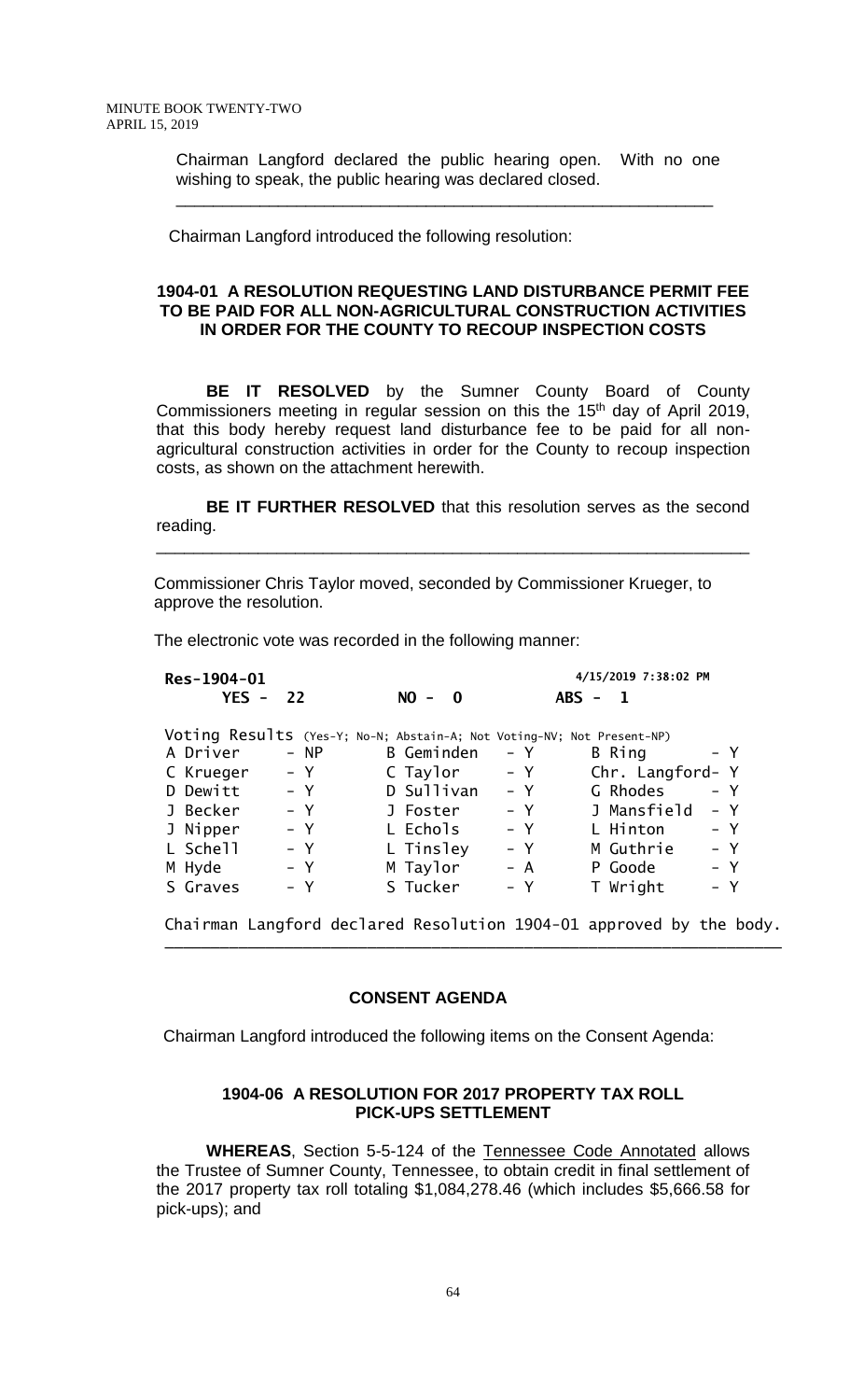**WHEREAS**, this amount represents changes due to pick-ups added by the Property Assessor of Sumner County, Tennessee, State Board of Equalization, and Assessment Appeal Commission.

**NOW, THEREFORE, BE IT RESOLVED** by the Sumner County Board of County Commissioners meeting in regular session on this the 15<sup>th</sup> day of April 2019, that this body does hereby allow the Trustee of Sumner County, Tennessee, a credit in the final settlement of the 2017 property tax roll totaling \$1,084,278.46 due to pick-ups added.

\_\_\_\_\_\_\_\_\_\_\_\_\_\_\_\_\_\_\_\_\_\_\_\_\_\_\_\_\_\_\_\_\_\_\_\_\_\_\_\_\_\_\_\_\_\_\_\_\_\_\_\_\_\_\_\_\_\_\_\_\_\_\_\_

## **1904-07 A RESOLUTION FOR 2017 PROPERTY TAX ROLL ERRORS AND RELEASES SETTLEMENT**

**WHEREAS**, Section 5-5-124 of the Tennessee Code Annotated allows the Trustee of Sumner County, Tennessee, to obtain credit in final settlement of the 2017 property tax roll totaling \$625,362.46; and

**WHEREAS**, this amount represents changes due to errors and releases made by the Tax Assessor of Sumner County, Tennessee, State Board of Equalization, and Assessment Appeal Commission.

**NOW, THEREFORE, BE IT RESOLVED** by the Sumner County Board of County Commissioners meeting in regular session on this the 15<sup>th</sup> day of April 2019, that the Trustee of Sumner County, Tennessee, be allowed a credit in the final settlement of the 2017 property tax roll totaling \$625,362.46 due to changes of errors and releases (a list of which is attached).

# **1904-08 A RESOLUTION DOCKETING SUMNER COUNTY BOARD OF EDUCATION SCHOOL FUND BUDGET AMENDMENTS**

\_\_\_\_\_\_\_\_\_\_\_\_\_\_\_\_\_\_\_\_\_\_\_\_\_\_\_\_\_\_\_\_\_\_\_\_\_\_\_\_\_\_\_\_\_\_\_\_\_\_\_\_\_\_\_\_\_\_\_\_\_\_\_\_

**BE IT RESOLVED** by the Sumner County Board of County Commissioners meeting in regular session on this the 15th day of April 2019, that this body does hereby docket in its records the Sumner County Board of Education School Fund Budget Amendments, as shown on the attachments herewith.

\_\_\_\_\_\_\_\_\_\_\_\_\_\_\_\_\_\_\_\_\_\_\_\_\_\_\_\_\_\_\_\_\_\_\_\_\_\_\_\_\_\_\_\_\_\_\_\_\_\_\_\_\_\_\_\_\_\_\_\_\_\_\_\_

### **1904-09 A RESOLUTION APPROVING THE FISCAL YEAR 2018-2019 SUMNER COUNTY BOARD OF EDUCATION GENERAL PURPOSE SCHOOL FUND BUDGET AMENDMENT**

**BE IT RESOLVED** by the Sumner County Board of County Commissioners meeting in regular session on this the 15<sup>th</sup> day of April 2019, that this body does hereby approve the 2018-2019 Sumner County Board of Education General Purpose School Fund budget amendment, as shown on the attachment herewith.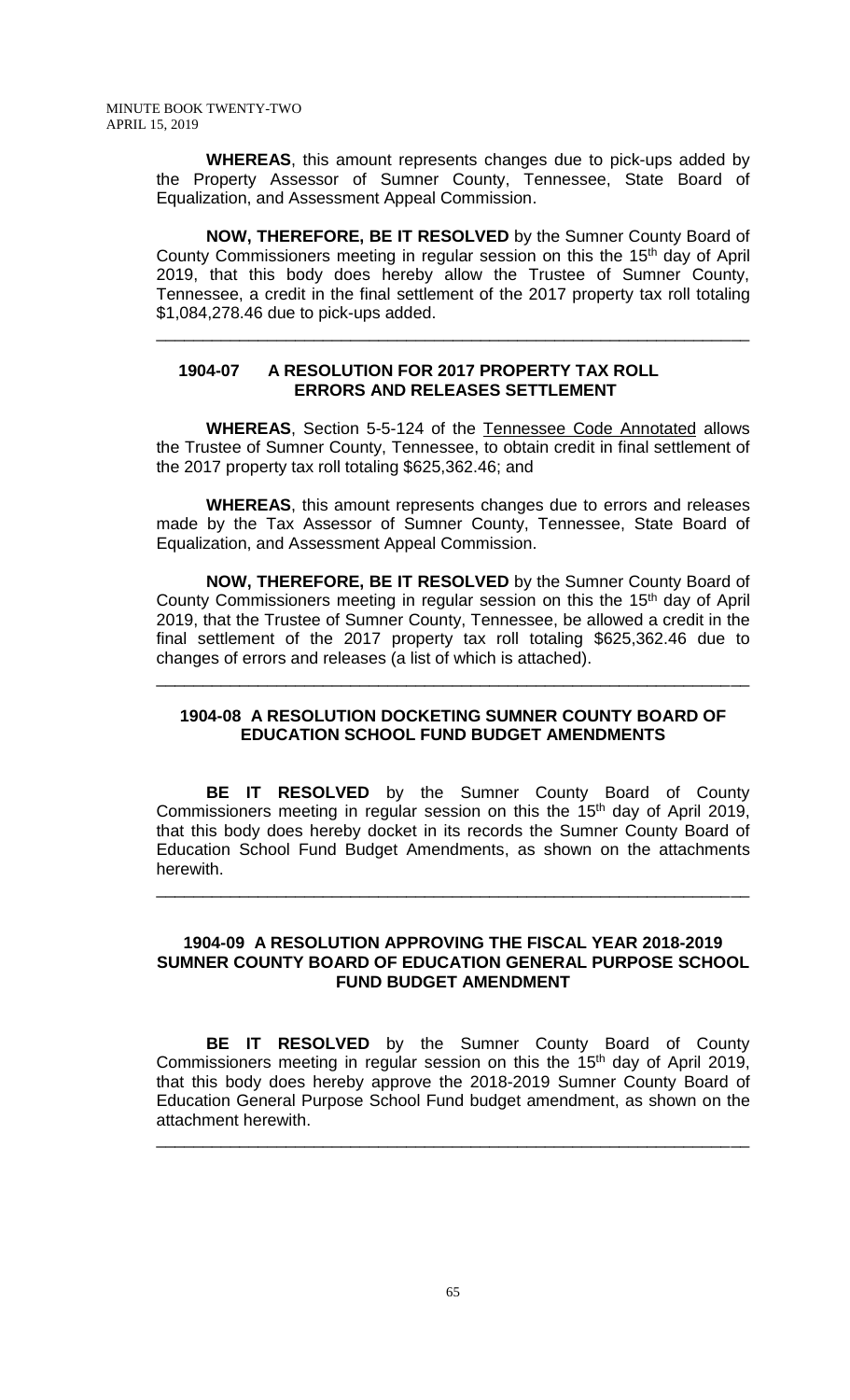## **1904-10 A RESOLUTION APPROPRIATING \$5,000.00 FROM GENERAL FUND UNASSIGNED FUND BALANCE FOR REQUIRED COMMISSIONER TRAINING**

**BE IT RESOLVED** by the Sumner County Board of County Commissioners meeting in regular session on this the 15<sup>th</sup> day of April 2019, that this body hereby appropriates \$5,000 from general fund unassigned fund balance for required commissioner training, as shown on the attachment herewith.

**BE IT FURTHER RESOLVED** that this resolution serves as the second reading.

\_\_\_\_\_\_\_\_\_\_\_\_\_\_\_\_\_\_\_\_\_\_\_\_\_\_\_\_\_\_\_\_\_\_\_\_\_\_\_\_\_\_\_\_\_\_\_\_\_\_\_\_\_\_\_\_\_\_\_\_\_\_\_\_

#### **1904-11 A RESOLUTION APPROPRIATING \$1,000 YALSA/DG (YOUNG ADULT LIBRARY SERVICES ASSOCIATION/DOLLAR GENERAL) GRANT TO THE MILLERSVILLE PUBLIC LIBRARY FOR PURCHASE OF SUPPLIES FOR LITERACY KITS AND OUTREACH PROGRAMS**

**BE IT RESOLVED** by the Sumner County Board of County Commissioners meeting in regular session on this the 15<sup>th</sup> day of April 2019, that this body hereby appropriates \$1,000 YALSA/DG (Young Adult Library Services Association/Dollar General) grant to the Millersville Public Library for purchase of supplies for literacy kits and outreach programs, as shown on the attachment herewith.

\_\_\_\_\_\_\_\_\_\_\_\_\_\_\_\_\_\_\_\_\_\_\_\_\_\_\_\_\_\_\_\_\_\_\_\_\_\_\_\_\_\_\_\_\_\_\_\_\_\_\_\_\_\_\_\_\_\_\_\_\_\_\_\_

# **1904-12 A RESOLUTION ACCEPTING REQUALIFICATION FOR THE STATE OF TENNESSEE THREE-STAR PROGRAM**

**BE IT RESOLVED** by the Sumner County Board of County Commissioners meeting in regular session on this the 15th day of April 2019, that this body does hereby accept the requalification for the State of Tennessee Three-Star Program, as shown on the attachment herewith.

\_\_\_\_\_\_\_\_\_\_\_\_\_\_\_\_\_\_\_\_\_\_\_\_\_\_\_\_\_\_\_\_\_\_\_\_\_\_\_\_\_\_\_\_\_\_\_\_\_\_\_\_\_\_\_\_\_\_\_\_\_\_\_\_

### **1904-14 A RESOLUTION AUTHORIZING TRANSFER OF \$7,420.47 WITHIN MAJOR CATEGORIES TO PAY OUT COMP TIME FOR THE COUNTY EXECUTIVE OFFICE**

**BE IT RESOLVED** by the Sumner County Board of County Commissioners meeting in regular session on this the 15<sup>th</sup> day of April 2019, that this body hereby authorizes transfer of \$7,420.47 within major categories to pay out comp time for the County Executive Office, as shown on the attachment herewith.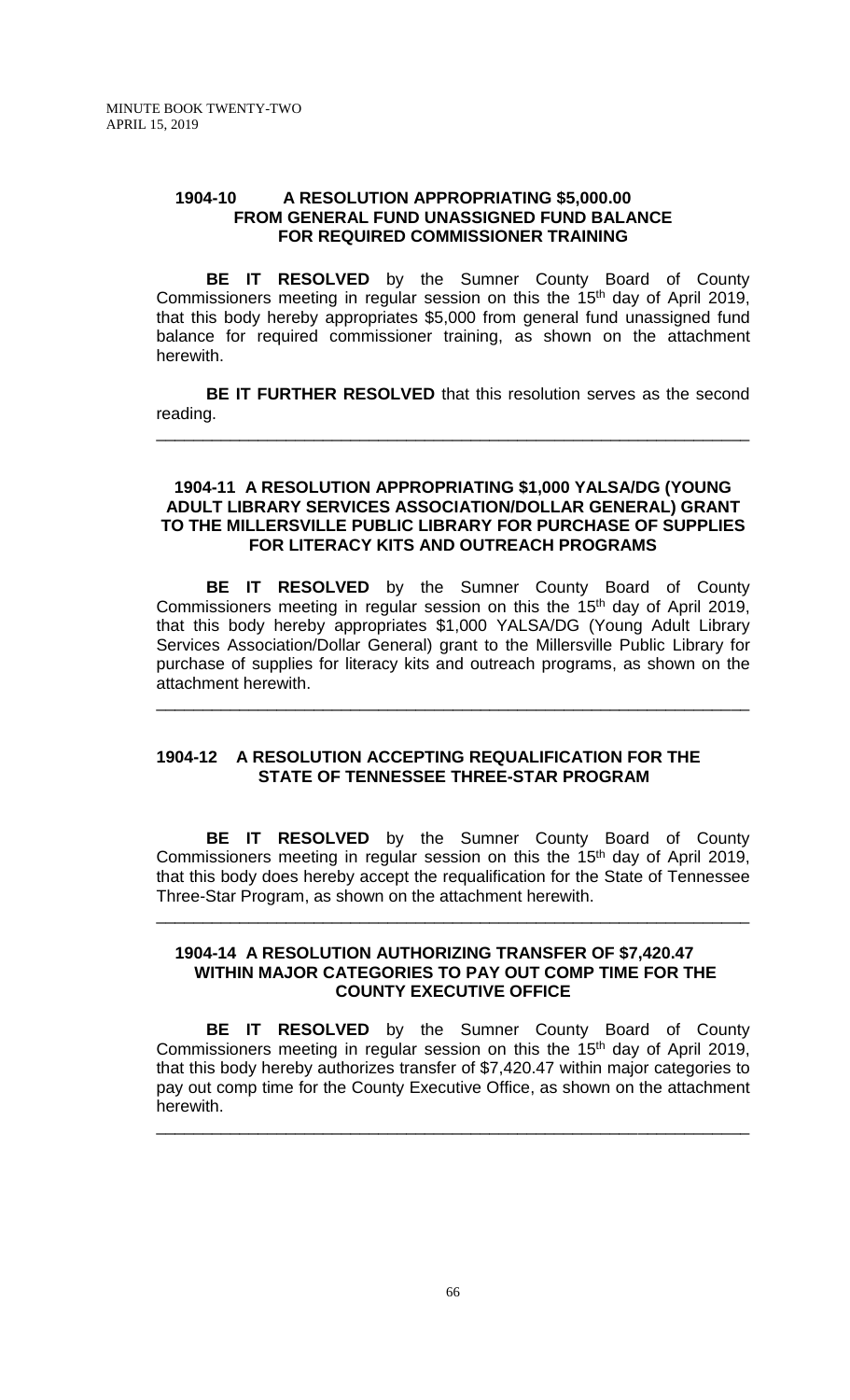## **1904-15 A RESOLUTION AUTHORIZING SUBMISSION OF AN APPLICATION FOR A LITTER AND TRASH COLLECTING GRANT FROM THE TENNESSEE DEPARTMENT OF TRANSPORTATION AND AUTHORIZING THE ACCEPTANCE OF SAID GRANT AND AUTHORIZING THE COUNTY EXECUTIVE, THE HIGHWAY SUPERINTENDENT AND THE COUNTY LAW DIRECTOR TO EXECUTE THE NECESSARY DOCUMENTS FOR ACCEPTANCE**

**WHEREAS,** the Sumner County Highway Department intends to apply for a Litter and Trash Collecting Grant from the Tennessee Department of Transportation; and

**WHEREAS**, the contract for \$84,000 for the grant will impose certain legal obligations upon the Sumner County Highway Department.

**NOW, THEREFORE, BE IT RESOLVED** by the Sumner County Board of County Commissioners meeting in regular session on this the 15<sup>th</sup> day of April 2019, that the Highway Superintendent is authorized to apply on behalf of the Sumner County Highway Department for a Litter and Trash Collecting Grant from the Tennessee Department of Transportation; and

**BE IT FURTHER RESOLVED**, that should said application be approved by the Tennessee Department of Transportation, then the County Executive, the Highway Superintendent and County Law Director are authorized to execute contracts or other necessary documents which may be required to signify acceptance of the Litter and Trash Collecting Grant by the Sumner County Highway Department.

\_\_\_\_\_\_\_\_\_\_\_\_\_\_\_\_\_\_\_\_\_\_\_\_\_\_\_\_\_\_\_\_\_\_\_\_\_\_\_\_\_\_\_\_\_\_\_\_\_\_\_\_\_\_\_\_\_\_\_\_\_\_\_\_

# **1904-16 A RESOLUTION ACCEPTING BEACON COURT AS A COUNTY ROAD**

**BE IT RESOLVED** by the Sumner County Board of County Commissioners meeting in regular session on this the 15<sup>th</sup> day of April 2019, that this body hereby accepts Beacon Court as a Class I County Road, as shown on the attachment herewith; and

**BE IT FURTHER RESOLVED** that said road be added to the official Road List. \_\_\_\_\_\_\_\_\_\_\_\_\_\_\_\_\_\_\_\_\_\_\_\_\_\_\_\_\_\_\_\_\_\_\_\_\_\_\_\_\_\_\_\_\_\_\_\_\_\_\_\_\_\_\_\_\_\_\_\_\_\_\_\_

|                              | <b>Tax Refunds</b> |
|------------------------------|--------------------|
| Amon and Andrea Binkley      | \$783              |
| <b>Max Medical Solutions</b> | \$293              |
| <b>Phuoc Binh Monastery</b>  | \$278              |

Chairman Langford declared the items on the Consent Agenda approved upon unanimous voice vote of the body upon motion by Commissioner Ring, seconded by Commissioner Schell.

\_\_\_\_\_\_\_\_\_\_\_\_\_\_\_\_\_\_\_\_\_\_\_\_\_\_\_\_\_\_\_\_\_\_\_\_\_\_\_\_\_\_\_\_\_\_\_\_\_\_\_\_\_\_\_\_\_\_\_\_\_\_\_\_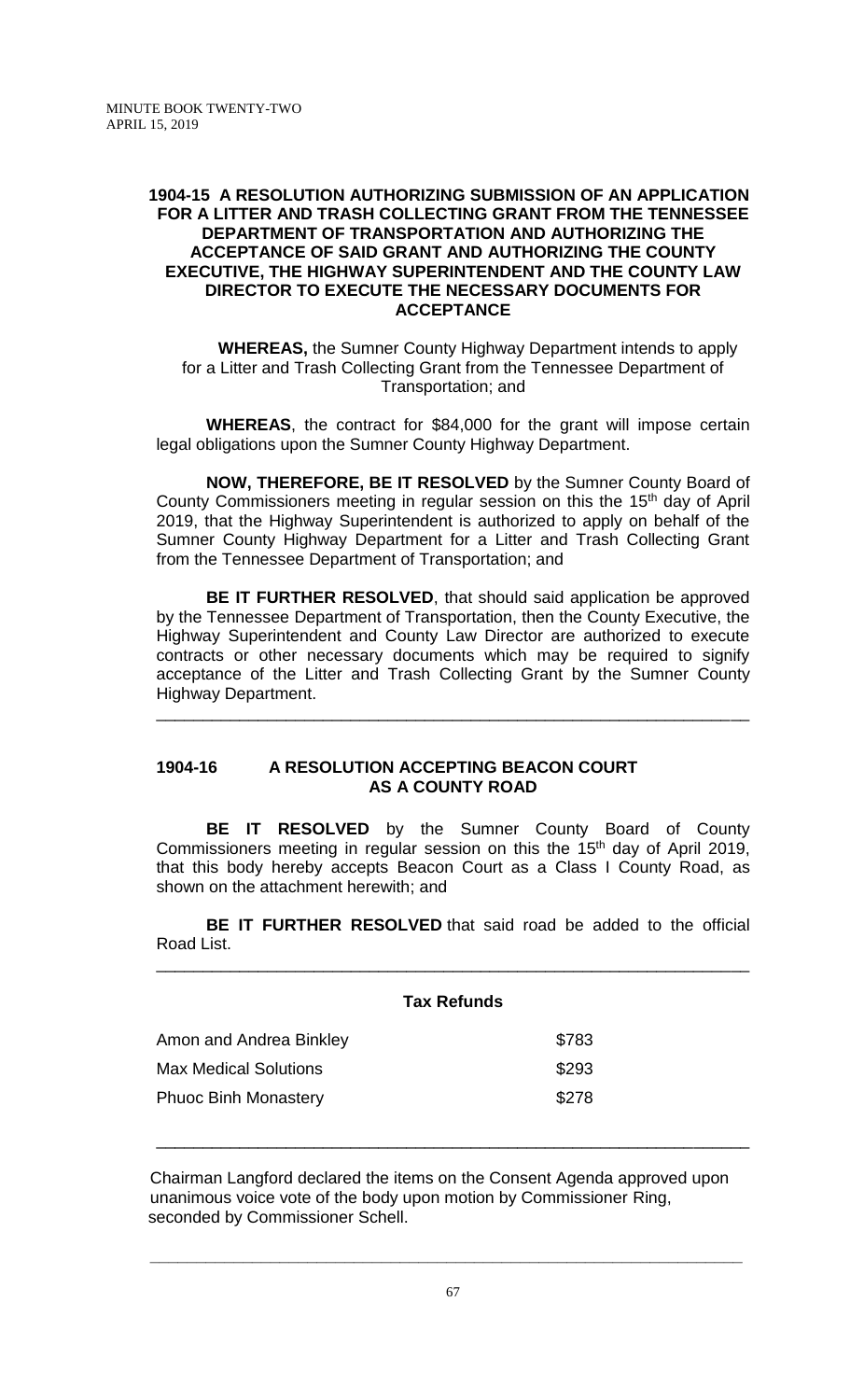# **REPORT FROM COUNTY OFFICIALS**

County Officials filed the following reports: County Investments, County General Fund, County Debt Service Fund, County Highway Fund, County Capital Outlay Fund, School General Purpose Fund, School Federal Projects Fund, School Food Service Fund, Employee Health Insurance Trust Fund, Employee Dental Insurance Trust Fund, Casualty Insurance Trust Fund, County Trustee Funds, Special Reports: County Dental Insurance Claim Payments, County Health Insurance Claim Payments, County Property Tax Collections, County EMS Billing/Collections/Balances, County Sales Tax Collections, County Wheel Tax Collections, County Tax Rates/Property Values and County School Loan Program Rates. Approval of the filing of these records does not certify to the accuracy of the documents.

Chairman Langford introduced the following resolution:

#### **1904-NOT A RESOLUTION TO APPROVE AND ACCEPT APPLICATIONS FOR NOTARIES PUBLIC POSITIONS AND PERSONAL SURETY GUARANTORS**

 **WHEREAS,** according to the law of the State of Tennessee, an individual must apply for the office of notary public in the county of residence, or of their principal place of business; and

 **WHEREAS**, state statute requires personal sureties making bonds for Notaries publics to be approved by the Sumner County Commission; and

 **WHEREAS,** said applicant must be approved by the County Commission assembled; and

 **WHEREAS,** Bill Kemp, Sumner County Clerk, has certified according to the records of his office that the persons named on the attached listing labeled "SUMNER COUNTY NOTARY PUBLIC APPLICATIONS and SURETY GUARANTORS" have duly applied for the positions so sought; and

### **BE IT FURTHER RESOLVED THAT THIS TAKE EFFECT FROM AND AFTER PASSAGE. –––––––––––––––––––––––––––––––––––––––––––––––––––––––––**

### **NOTARIES PUBLIC TO BE ELECTED**

MARY C BAKEY JUSTIN HAYS MINERVA L D BROWN KERRI JOHNSON MICHELLE BROWN SEBRINA C LANE DOLORES E BROWN ASHLEY MCLAY RAYMOND R CARTER PAMELA NOLEN LINDA H CLIFTON KRISTY M PARSONS TRAVIS D. COILE KIMBERLY PENDLETON MARTHA B DAVIS JENNIFER PERRY M ALLEN EHMLING STEPHANIE RUFO CHANDLER A EUBANK SUSAN F SCHULZE ERIC FITZGERALD REGINA G SCOTT BEVERLY S FLETCHER JOY SHARP

68 LINDSAY HUTCHISON ALEAH CAGLE MALLORY MOONEYHAN MARGARET J DEVAUGHN KIMBERLEY L REED-BRACEY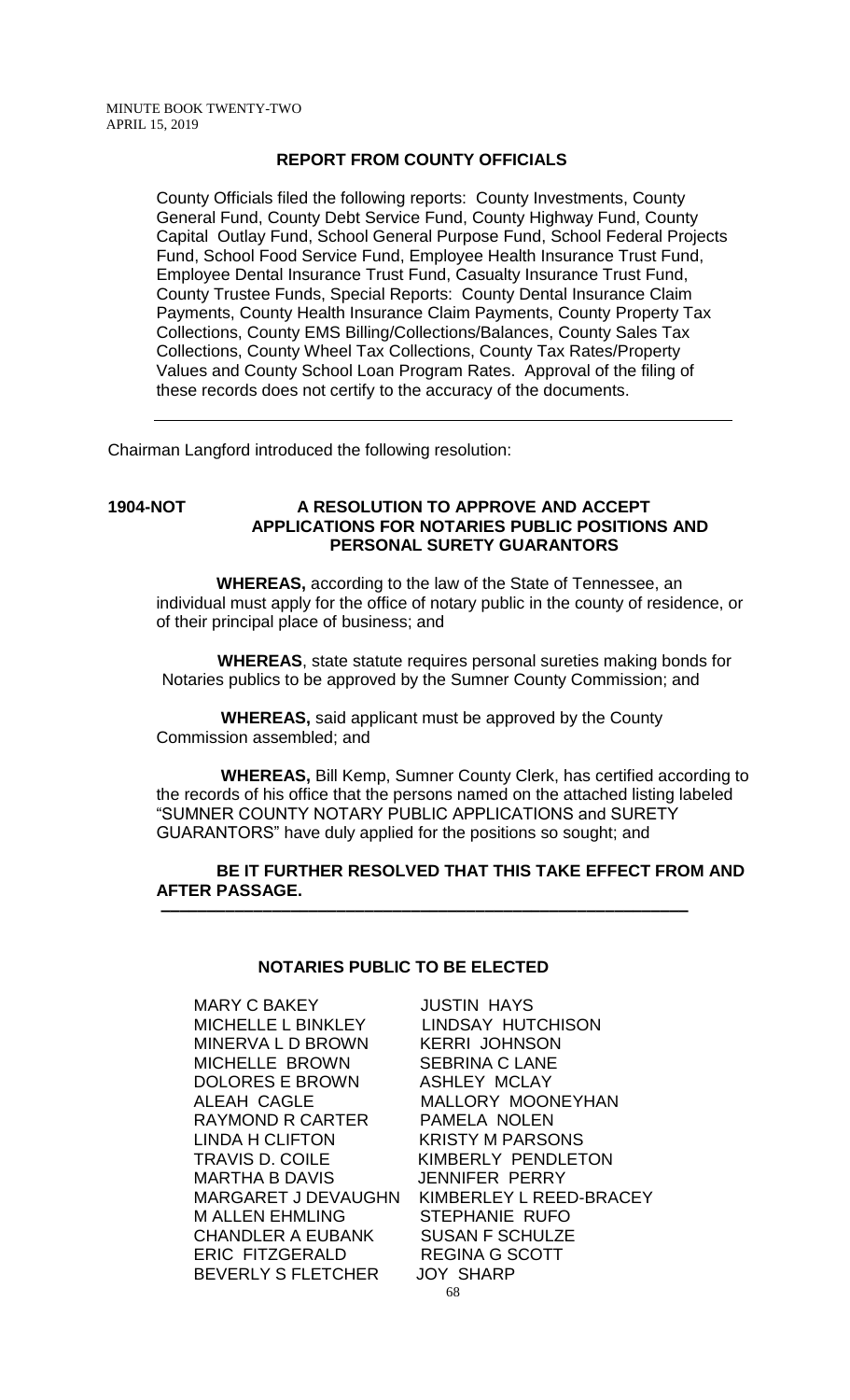| DEVIN FORESTER<br>EBONY M. FRAZIER<br><b>KELSIE PAIGE FRYE</b><br><b>EMILY K GRISARD</b><br><b>DIA FAITH HALL</b><br><b>STACY MAY HANSEN</b><br>JULIA HARDIN<br>NATHAN J HARSH | SHERRY B. SHIPLEY<br>WHITNEY SMITH<br><b>WAREN THOMAS</b><br>REBECCA THOMAS<br><b>GREGORY D VADNER</b><br><b>CHRISTOPHER L VIGIL</b><br>ANA WEATHERS |
|--------------------------------------------------------------------------------------------------------------------------------------------------------------------------------|------------------------------------------------------------------------------------------------------------------------------------------------------|
|                                                                                                                                                                                | PERSONAL SURETY<br><b>TERESA J BENNETT</b><br>KIMBERLEY N SMITH                                                                                      |

Upon motion of Commissioner Moe Taylor, seconded by Commissioner Graves, voting was recorded in the following manner:

| <b>Res-1904-NOT</b>                                                    |       |        |                   |              |       |         | 4/15/2019 7:38:54 PM |       |
|------------------------------------------------------------------------|-------|--------|-------------------|--------------|-------|---------|----------------------|-------|
| $YES -$                                                                | -23   |        | $NO -$            | $\mathbf{0}$ |       | $ABS -$ | - 0                  |       |
| Voting Results (Yes-Y; No-N; Abstain-A; Not Voting-NV; Not Present-NP) |       |        |                   |              |       |         |                      |       |
| A Driver                                                               |       | $- NP$ | <b>B</b> Geminden |              | – Y   |         | B Ring               | – Y   |
| C Krueger                                                              |       | $- Y$  | C Taylor          |              | – Y   |         | Chr. Langford- Y     |       |
| D Dewitt                                                               |       | $- Y$  | D Sullivan        |              |       | $- Y$   | G Rhodes             | – Y   |
| J Becker                                                               |       | $- Y$  | J Foster          |              | – Y   |         | J Mansfield          | $- Y$ |
| J Nipper                                                               |       | $- Y$  | L Echols          |              | – Y   |         | L Hinton             | $- Y$ |
| L Schell                                                               |       | $- Y$  | L Tinsley         |              | $- Y$ |         | M Guthrie            | $- Y$ |
| M Hyde                                                                 |       | $- Y$  | M Taylor          |              | – Y   |         | P Goode              | – Y   |
| S Graves                                                               | $- Y$ |        | S Tucker          |              | $- Y$ |         | T Wright             | $- Y$ |

Chairman Langford declared the election of Notaries Public by the body.

### **COMMITTEE ON COMMITTEES**

\_\_\_\_\_\_\_\_\_\_\_\_\_\_\_\_\_\_\_\_\_\_\_\_\_\_\_\_\_\_\_\_\_\_\_\_\_\_\_\_\_\_\_\_\_\_\_\_\_\_\_\_\_\_\_\_\_\_\_\_\_\_\_\_\_\_\_\_\_

Commissioner Goode announced the following appointment on the Board of Equalization:

• Radford Garrott, alternate – two-year

Upon motion of Commissioner Goode to approve the appointment of Radford Garrott as an alternate on the Board of Equalization, seconded by Commissioner Becker, the Commission voted unanimously to approve the appointment of Mr. Garrott.

#### **HIGHWAY COMMISSION**

\_\_\_\_\_\_\_\_\_\_\_\_\_\_\_\_\_\_\_\_\_\_\_\_\_\_\_\_\_\_\_\_\_\_\_\_\_\_\_\_\_\_\_\_\_\_\_\_\_\_\_\_\_\_\_\_\_\_\_\_\_\_\_\_\_\_\_\_\_\_\_\_\_\_

Commissioner Graves reported on the Highway Commission meeting. He said the Highway Department is experiencing additional cost due to new construction.

# **EDUCATION COMMITTEE**

**\_\_\_\_\_\_\_\_\_\_\_\_\_\_\_\_\_\_\_\_\_\_\_\_\_\_\_\_\_\_\_\_\_\_\_\_\_\_\_\_\_\_\_\_\_\_\_\_\_\_\_\_\_\_\_\_\_\_\_\_\_\_\_\_\_\_\_\_\_**

**\_\_\_\_\_\_\_\_\_\_\_\_\_\_\_\_\_\_\_\_\_\_\_\_\_\_\_\_\_\_\_\_\_\_\_\_\_\_\_\_\_\_\_\_\_\_\_\_\_\_\_\_\_\_\_\_\_\_\_\_\_\_\_\_\_\_\_\_\_**

There was no report from the Education Committee.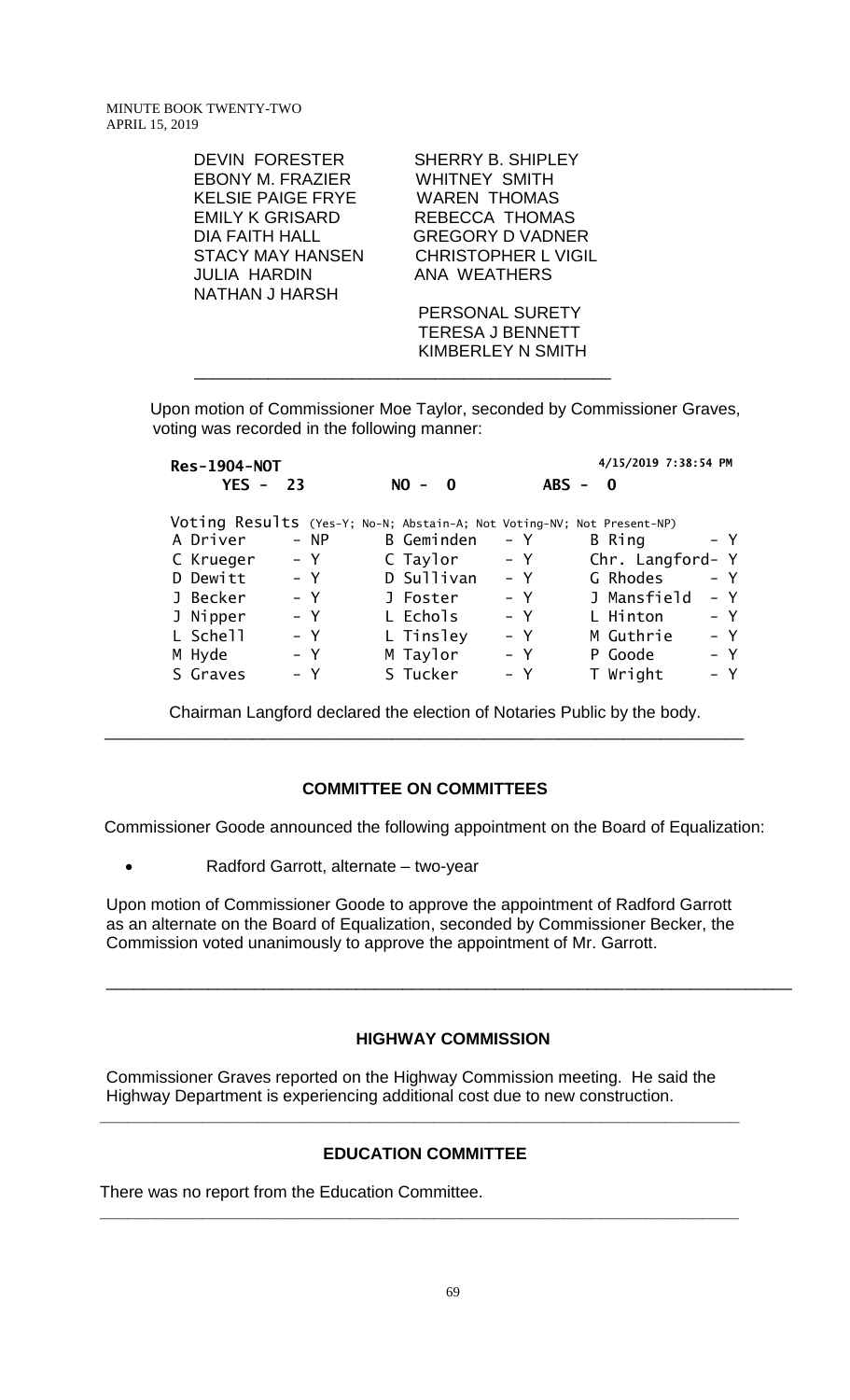# **GENERAL OPERATIONS COMMITTEE**

Commissioner Schell reported that she formed an ad hoc committee to discuss the parking garage for the new justice complex with City of Gallatin officials. Members to serve are Commissioners Schell, Hinton and Goode and City Councilmen Craig Hayes, Jimmy Overton and Shawn Fennell.

**\_\_\_\_\_\_\_\_\_\_\_\_\_\_\_\_\_\_\_\_\_\_\_\_\_\_\_\_\_\_\_\_\_\_\_\_\_\_\_\_\_\_\_\_\_\_\_\_\_\_\_\_\_\_\_\_\_\_\_\_\_\_\_\_\_\_\_\_\_**

# **EMERGENCY SERVICES COMMITTEE**

There was no report from the Emergency Services Committee.

# **LEGISLATIVE COMMITTEE**

**\_\_\_\_\_\_\_\_\_\_\_\_\_\_\_\_\_\_\_\_\_\_\_\_\_\_\_\_\_\_\_\_\_\_\_\_\_\_\_\_\_\_\_\_\_\_\_\_\_\_\_\_\_\_\_\_\_\_\_\_\_\_\_\_\_\_\_\_\_**

Chairman Langford recognized Commissioner Ring who introduced the following resolution and moved for approval; Commissioner Goode seconded the motion.

# **1904-02 RESOLUTION AUTHORIZING A CONTINUOUS TWO (2) YEAR REAPPRAISAL CYCLE**

 **WHEREAS,** Tennessee Code Annotated Section 67-5-1601 establishes a general six (6) year reappraisal for updating and equalizing property values for every county in Tennessee for property tax purposes, and

 **WHEREAS,** a six (6) year reappraisal program consists of an onsite review of each parcel of real property over a five-year period followed by revaluation of all such property in the year following completion of the review period and includes a current value updating during the third year of the review cycle and sales ratio studies during the second and fifth year of the review cycle, and

 **WHEREAS,** Chapter 318 of the 1997 Public Acts provides upon the approval of the assessor and upon the adoption by majority approval vote of the county legislative body, the reappraisal program may be completed by a continuous two (2) year cycle comprised of an on-site review of each real property over a four (4) year period and revaluation of all property pursuant to TCA 67-5-1601, and

 **WHEREAS,** the county legislative body of Sumner County understands that by approving a two (2) year reappraisal cycle with a four (4) review cycle, a sales ratio study will not be conducted on the centrally assessed properties and commercial/industrial tangible personal property and equalization by the State Board of Equalization will not be necessary;

 **NOW, THEREFORE, BE IT RESOLVED** by the county legislative body of Sumner County, meeting in regular session on this the 15<sup>th</sup> day of April 2019, that:

 **PURSUANT** to Tennessee Code Annotated Section 67-5-1601, as amended by Chapter 318 of the 1997 Public Acts, reappraisal shall be accomplished in Sumner County by a continuous two (2) year cycle with a four (4) year on-site review of each parcel of real property beginning 1 July 2019, for tax year 2021.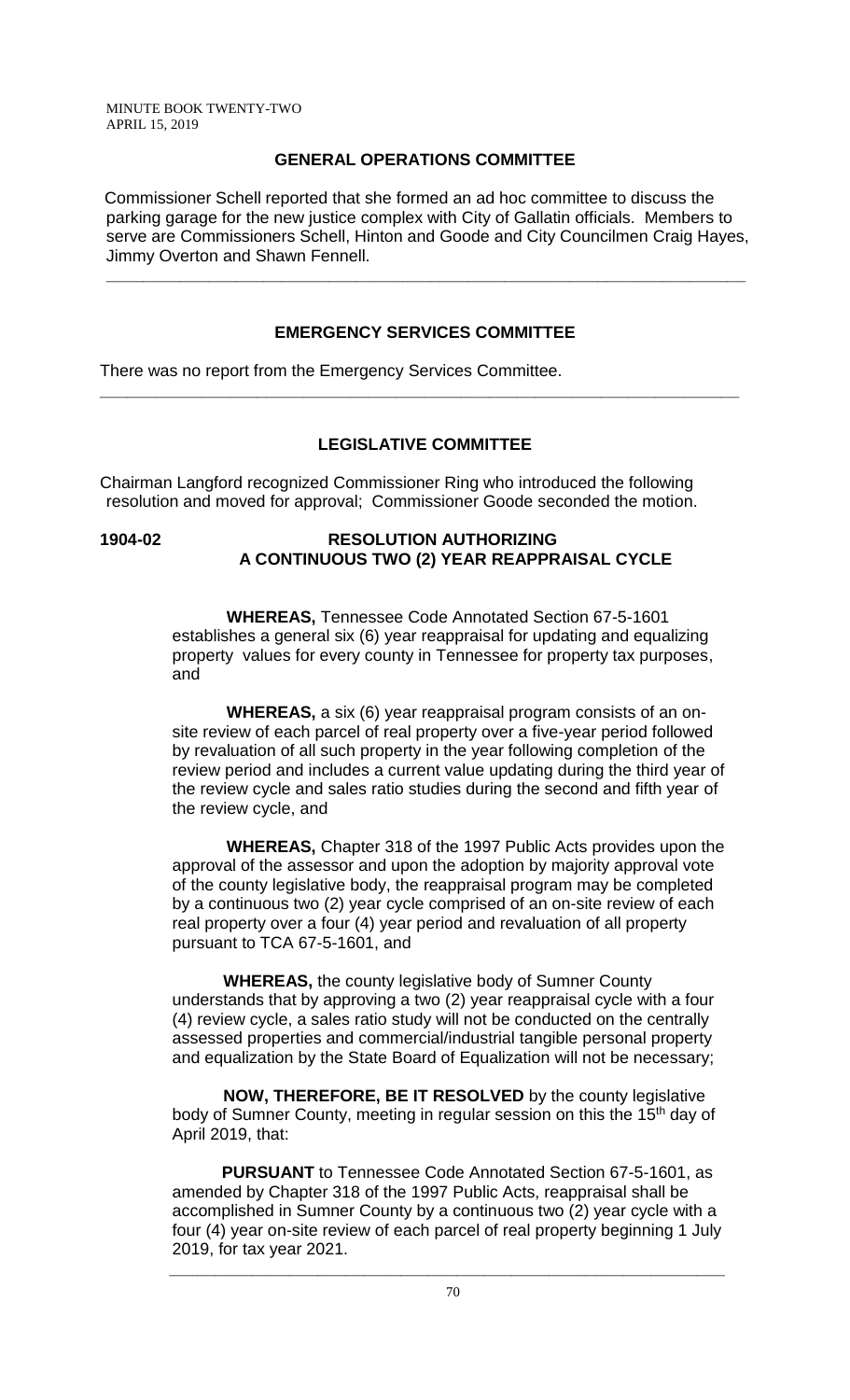Chairman Langford recognized Sumner County Assessor of Property John Isbell who gave a power-point presentation on the pros and cons of different reappraisal cycles. Mr. Isbell stated that he was not in favor of a four-year reappraisal cycle because of the added expense to taxpayers. Mr. Isbell stated that he would continue on a five-year reappraisal cycle as originally proposed, but could not agree to a four or six-year reappraisal cycle. Originally in favor of the innovative, two-year reappraisal cycle, Mr. Isbell said he thought the two-year cycle was a poor fit for Sumner County, because of the current mentality of the Commission and the debt policies that are in place.

Commissioner Moe Taylor moved, seconded by Commissioner Mansfield, to amend the resolution to adopt a five-year reappraisal cycle.

Without objection, Chairman Langford suspended the rules twice to allow Mr. Isbell to take questions from commissioners.

Commissioner Schell moved, Commissioner Goode seconded, to refer Resolution 1904-02 to the Legislative Committee for more discussion and research.

Chairman Langford called for a voice vote of the body. Upon a division of assembly, the Chairman declared the ayes carried (21-2) and declared the resolution referred, noting that Commissioners Mansfield and Moe Taylor voted against the referral to Legislative Committee.

Chairman Langford recognized Commissioner Ring who introduced the following resolution and moved for approval; Commissioner Schell seconded the motion.

## **1904-03 A RESOLUTION IN SUPPORT OF PROPOSED BROADBAND LEGISLATION TO ALLEVIATE REGULATORY BARRIERS TO BROADBAND EXPANSION AND TO URGE THE GENERAL ASSEMBLY OF THE STATE OF TENNESSEE TO ENACT NEW LAW OR AMEND EXISTING LAW TO PROMOTE BROADBAND ESPANSION AND CREATE A COMPETITIVE BROADBAND MARKET FOR CONSUMERS**

**WHEREAS,** certain citizens of the state of Tennessee continue to lack affordable access to the essential utility of broadband internet service as defined by the Federal Communications Commission benchmark transmission speed of twenty-five (25) Megabits per second download and three (3) Megabits per second upload; and

**WHEREAS,** students, businesses, and consumers continue to suffer the consequences of regulatory barriers that create a lack of competition among internet service providers and that suppress the expansion of essential broadband internet service to rural areas of the state, including Sumner County, Tennessee; and

**WHEREAS,** all citizens of the state of Tennessee deserve to have access to broadband internet service within a competitively-priced market and have the confidence that the state of Tennessee has defined broadband internet service in terms of transmission speed for consumer protection; and

**WHEREAS,** local communities deserve the freedom to determine their own destiny in terms of providing broadband internet service through public and private utilities, municipal utilities, cooperative utilities, community broadband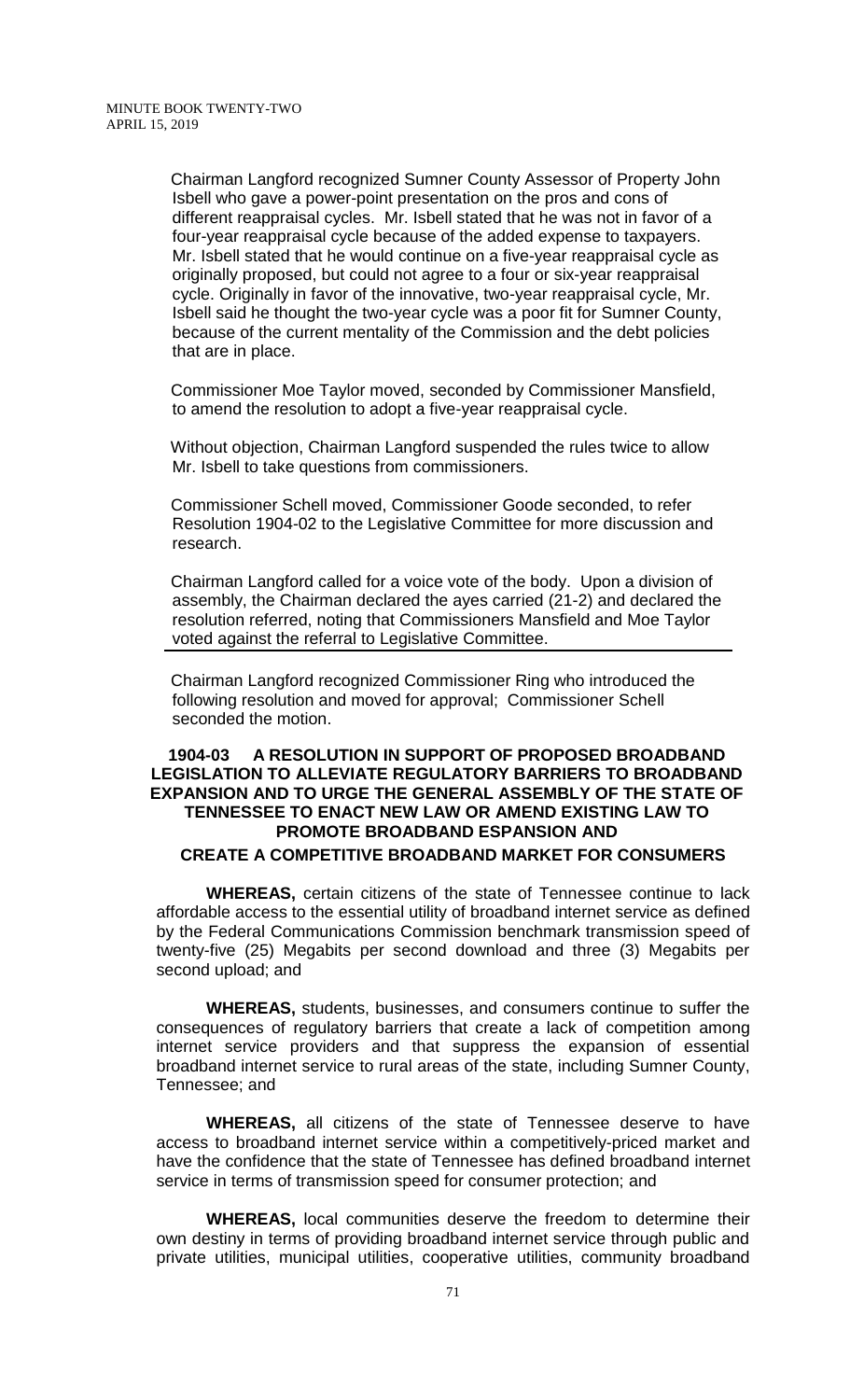initiatives, private business, and other entities through joint ventures and joint ventures with multiple third parties; and

**WHEREAS,** Tennessee does not currently define broadband internet service in terms of transmission speed or delivery medium; and

**WHEREAS,** the Broadband Accessibility Act of 2017, Public Chapter 228 prioritizes the awarding of grant funding through the Tennessee Department of Economic and Community Development for geographic areas having less than ten (10) Megabits per second download speed and one A(1) Megabits per second upload speed, rendering certain geographic areas served by fixed terrestrial internet service, meeting the above transmission speed threshold, ineligible for grant funding for fiber-to-the-premises broadband internet service expansion; and

**WHEREAS,** the Broadband Accessibility Act of 2017, Public Chapter 228 authorizes the Tennessee Department of Economic and Community Development to prioritize the awarding of the state grant funding for broadband projects that are not designated to receive federal or other state grant funding, further limiting the available funding for broadband internet service expansion; and

**WHEREAS,** certain communities within the state of Tennessee may have access to transmitted fixed terrestrial internet service with transmission speeds as low as ten (10) Megabits per second download speed and one (1) Megabits per second upload speed; and

**WHEREAS,** internet capable municipal utilities that may be able to provide competitively-priced broadband internet service to rural consumers are currently restricted to their established service areas by T.C.A. § 7-52-103; and

**WHEREAS,** municipalities, municipal utilities, counties, and cooperative utilities may be prohibited from forming business relationships to provide broadband internet service with multiple third parties by T.C.A. § 7-59-316; and

**WHEREAS,** electric cooperative utilities may be restricted from providing broadband internet service on their own or by joint venture within or without their established service area with multiple third parties by T.C.A. § 65-25-105; and

**WHEREAS,** T.C.A. § 7-59-305 may disqualify applicants for franchise authority that have provided fiber-to-the-premises for at least 1,000 customers for a period of one year prior to the application for a state-issued franchise.

**NOW, THEREFORE, BE IT RESOLVED** by the Sumner County Board of County Commissioners meeting in regular session on this the 15<sup>th</sup> day of April 15, 2019, recommends that:

**SECTION 1:** That the General Assembly of the State of Tennessee is urged to make new law, or amend existing law to:

 a. Enable local citizens of the state of Tennessee to determine their own destiny for expanding broadband internet service by removing regulatory barriers that limit municipalities, cooperatives, counties, municipal electric utilities, and other utility services from expanding broadband internet service; and

 b. Define broadband internet service in terms of transmission speed and delivery medium, with the minimum transmission speed of twenty-five (25)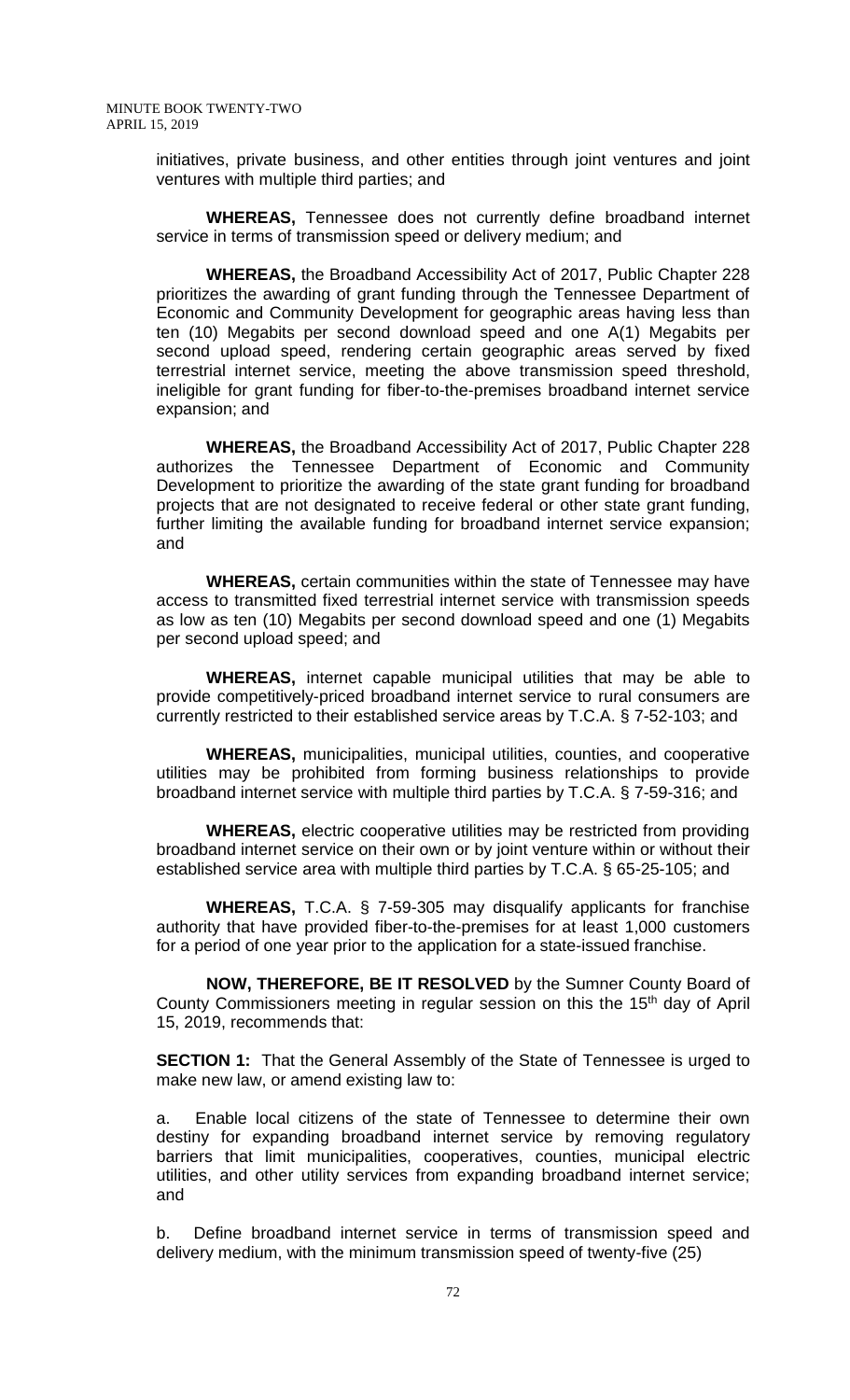Megabits per second download and twenty-five (25) Megabits per second upload (symmetrical) and the delivery medium as wireline access; and

 c. Authorize utilities, municipalities, counties, electric cooperatives, private businesses, and municipal electric utilities to provide broadband internet services through joint ventures and with joint ventures with multiple third parties to create a more competitive marketplace for consumers to purchase internet services; and

 d. Make broadband expansion grant funding available to service providers that provide minimum transmission speeds of twenty-five (25) Megabits per second download and twenty-five (25) Megabits upload (symmetrical), delivered by wireline access, for geographic areas already having access to transmission speeds of ten (10) Megabits per second download and one (1) megabits per second upload; and

 e. Authorize municipal and cooperative electric utilities to provide internet service within and without their established service areas on their own or by joint venture or other business relationship with one or more third parties; and

 f. Authorize the Tennessee Department of Economic and Community Development to award grants for broadband expansion to qualified entities under the provisions of the Broadband Accessibility Act of 2017 that may already be receiving, or eligible to receive, other state or federal grants for broadband expansion.

**SECTION 2:** In considering the amendment or passage of such proposed legislation as described above, that the General Assembly of the state of Tennessee give deference to proposed legislation by State Senator Ferrell Haile in the form of Senate Bills 489, 490, and 494, and corresponding House Bills 821, 820, and 819.

**SECTION 3:** That upon approval of this resolution and its signing, the Sumner County Board of County Commissioners directs the County Clerk to mail a copy of this resolution to Sumner County's State Representatives and State Senator and transmit an electronic copy to the Tennessee County Clerks Association for distribution to other county legislative bodies in Tennessee for their consideration.

\_\_\_\_\_\_\_\_\_\_\_\_\_\_\_\_\_\_\_\_\_\_\_\_\_\_\_\_\_\_\_\_\_\_\_\_\_\_\_\_\_\_\_\_\_\_\_\_\_\_\_\_\_\_\_\_\_\_\_\_\_\_\_\_

Chairman Langford recognized Commissioner Moe Taylor who requested the inclusion of a thank you note to State Legislators for a grant given to the North Central Telephone Cooperative to provide additional broadband in northern Sumner County. Chairman Langford agreed to express appreciation to legislators for making the grant possible.

Chairman Langford declared the Resolution 1904-03 approved unanimously by voice vote of the body.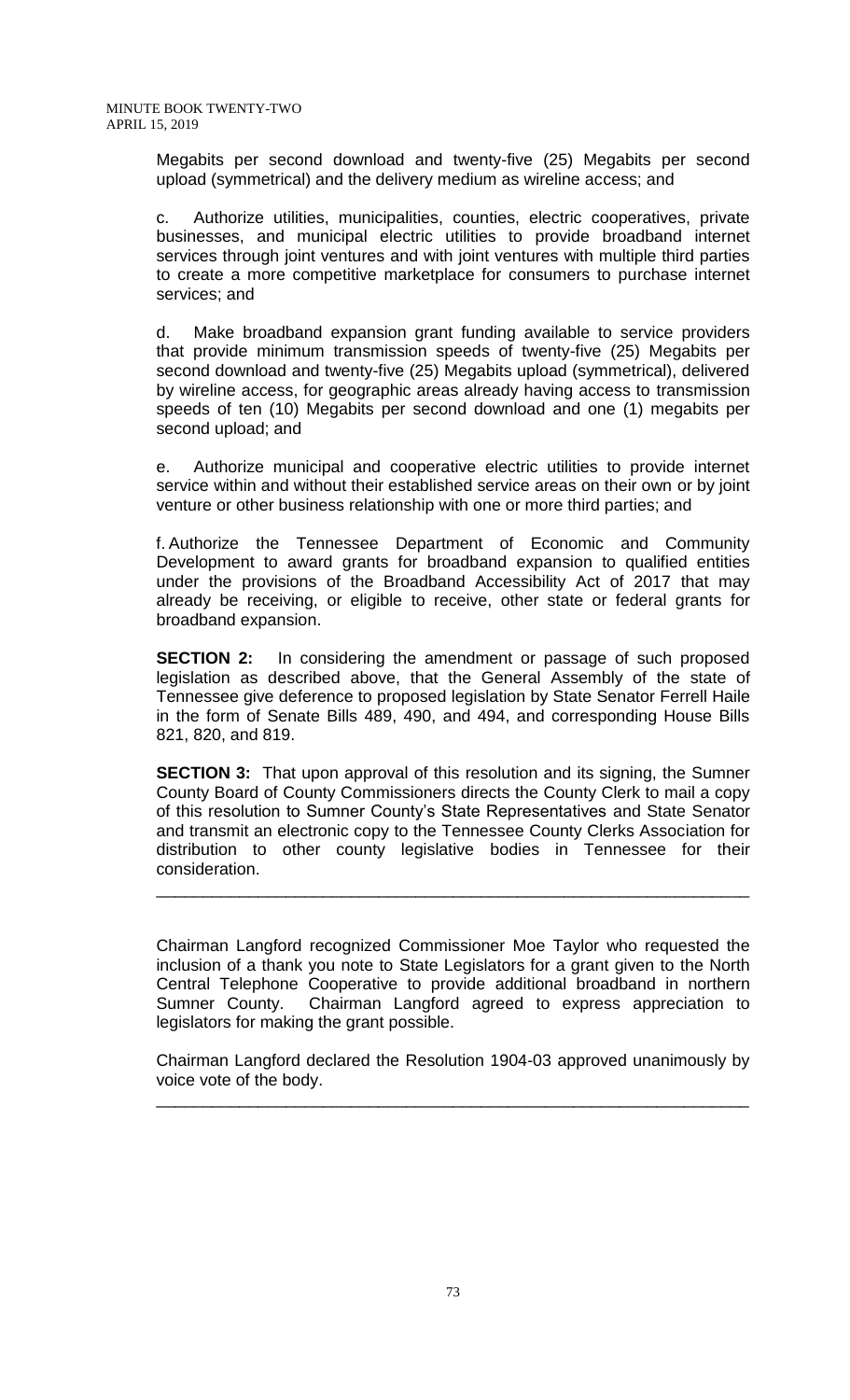Chairman Langford recognized Commissioner Ring who introduced the following resolution and moved for approval; Commissioner Schell seconded the motion.

# **1904-17 A RESOLUTION ENCOURAGING THE GENERAL ASSEMBLY TO PASS LEGISLATION TO CEASE "ROBOCALLS" AND COMPUTER-GENERATED TELEPHONE CALLS AND TEXTS**

 **WHEREAS**, Computer technology has created numerous ways that allow citizens telephones to be attacked by countless unwanted "robocalls" and computer-generated contacts; and

 **WHEREAS** these attacks can lead to fraud, wasted time and illegal activates that prey on all segments of society; and

 **WHEREAS** the citizens of Sumner County and all of Tennessee deserve to be protected from the constant stream of attacks from these "robocalls" by appropriate legislation.

 **THEREFORE, BE IT RESOLVED** by the Sumner County Board of County Commissioners meeting in regular session on this the 15th day of April, 2019 that this body does hereby encourage the Tennessee General Assembly to support and pass legislation which would cease or limit "robocalls" and computer generated attacks on telephones; and

 **BE IT FURTHER RESOLVED**, that this body does direct the Law Director's office to send a copy of this resolution to our elected officials in the Tennessee General Assembly.

Chairman Langford declared the resolution approved unanimously by voice vote of the body.

\_\_\_\_\_\_\_\_\_\_\_\_\_\_\_\_\_\_\_\_\_\_\_\_\_\_\_\_\_\_\_\_\_\_\_\_\_\_\_\_\_\_\_\_\_\_\_\_\_\_\_\_\_\_\_\_\_\_\_\_\_\_\_\_

\_\_\_\_\_\_\_\_\_\_\_\_\_\_\_\_\_\_\_\_\_\_\_\_\_\_\_\_\_\_\_\_\_\_\_\_\_\_\_\_\_\_\_\_\_\_\_\_\_\_\_\_\_\_\_\_\_\_\_\_\_\_\_\_

# **FINANCIAL MANAGEMENT COMMITTEE**

There was no report from the Financial Management Committee.

# **BUDGET COMMITTEE**

 **\_\_\_\_\_\_\_\_\_\_\_\_\_\_\_\_\_\_\_\_\_\_\_\_\_\_\_\_\_\_\_\_\_\_\_\_\_\_\_\_\_\_\_\_\_\_\_\_\_\_\_\_\_\_\_\_\_\_\_\_\_\_\_**

Chairman Langford recognized Commissioner Chris Taylor who introduced the following resolution and moved for approval; Commissioner Goode seconded the motion.

### **1904-04 A RESOLUTION APPROPRIATING UP TO \$112,450 FROM LOCAL CAPITAL PROJECTS RESTRICTED FUND BALANCE TO THE HENDERSONVILLE LIBRARY FOR GEOTHERMAL REPAIRS**

**BE IT RESOLVED** by the Sumner County Board of County Commissioners meeting in regular session on this the 15<sup>th</sup> day of April 2019,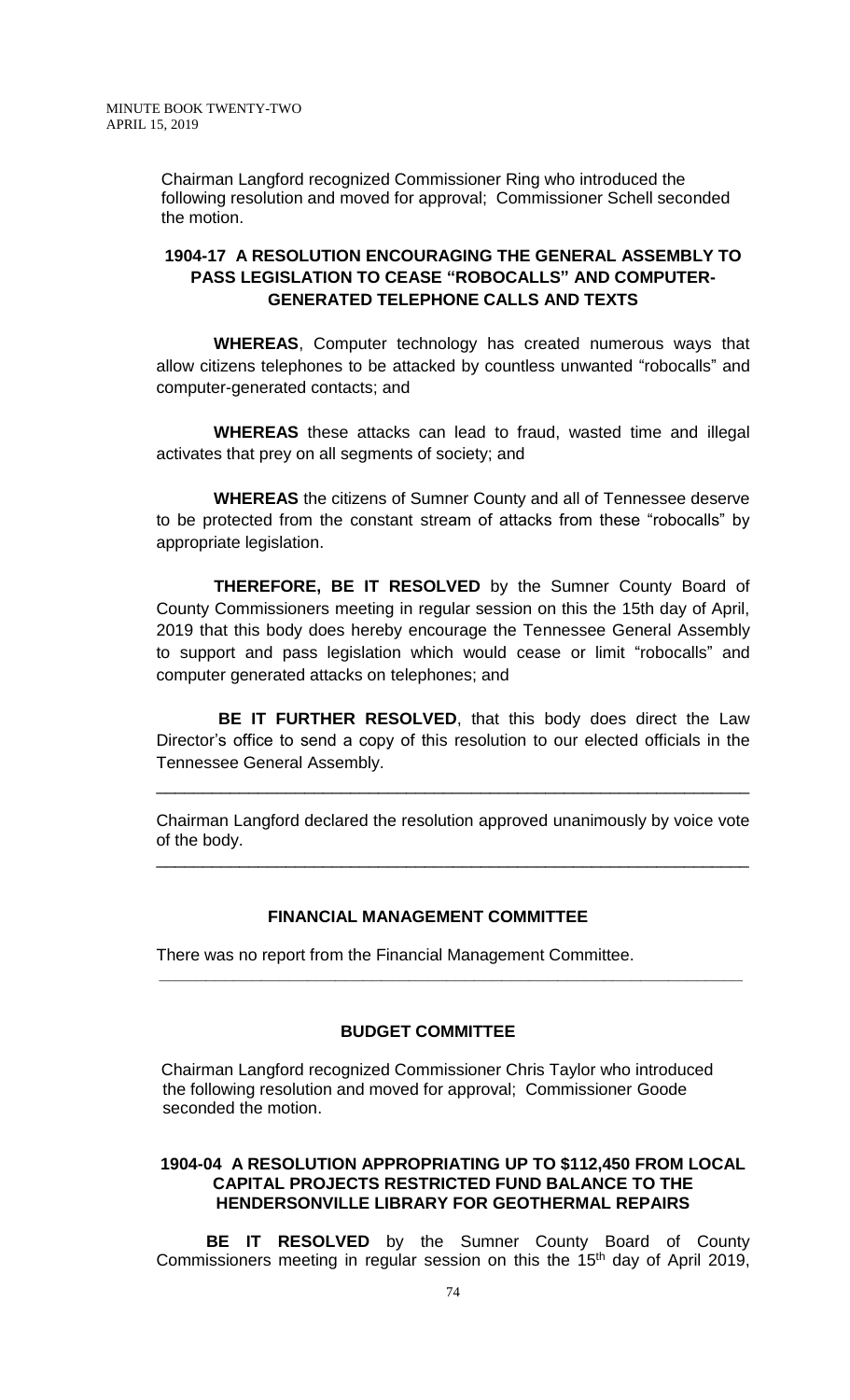that this body hereby appropriates up to \$112,450 from local capital projects restricted fund balance to the Hendersonville Library for geothermal repairs, as shown on the attachment herewith.

**BE IT FURTHER RESOLVED** that this resolution waives the second reading.

\_\_\_\_\_\_\_\_\_\_\_\_\_\_\_\_\_\_\_\_\_\_\_\_\_\_\_\_\_\_\_\_\_\_\_\_\_\_\_\_\_\_\_\_\_\_\_\_\_\_\_\_\_\_\_\_\_\_\_\_\_\_\_\_

The electronic vote was recorded in the following manner:

 **Res-1904-04 4/15/2019 8:23:21 PM YES - 23 NO - 0 ABS - 0** Voting Results (Yes-Y; No-N; Abstain-A; Not Voting-NV; Not Present-NP) A Driver NP B Geminden Y B Ring Y C Krueger - Y C Taylor - Y Chr. Langford- Y D Dewitt - Y D Sullivan - Y G Rhodes - Y J Becker - Y J Foster - Y J Mansfield - Y J Nipper - Y L Echols - Y L Hinton - Y L Schell - Y L Tinsley - Y M Guthrie - Y M Hyde - Y M Taylor - Y P Goode - Y S Graves - Y S Tucker - Y T Wright - Y

Chairman Langford declared Resolution 1904-04 approved by the body.

 $\overline{\phantom{a}}$  , and the contract of the contract of the contract of the contract of the contract of the contract of the contract of the contract of the contract of the contract of the contract of the contract of the contrac

Chairman Langford recognized Commissioner Chris Taylor who introduced the following resolution and moved for approval; Commissioner Goode seconded the motion.

### **1904-05 A RESOLUTION APPROPRIATING UP TO \$460,000 FROM LOCAL CAPITAL PROJECTS RESTRICTED FUND BALANCE TO INCLUDE SURVEY AND APPRAISAL FOR THE PURCHASE OF THREE (3) ACRES BEHIND THE SUMNER COUNTY ADMINISTRATION BUILDING**

**BE IT RESOLVED** by the Sumner County Board of County Commissioners meeting in regular session on this the 15<sup>th</sup> day of April 2019, that this body does hereby appropriate up to \$460,000 from local capital projects restricted fund balance to include survey and appraisal for the purchase of three (3) acres behind the Sumner County Administration Building.

**BE IT FURTHER RESOLVED** that this resolution waives the second reading.

\_\_\_\_\_\_\_\_\_\_\_\_\_\_\_\_\_\_\_\_\_\_\_\_\_\_\_\_\_\_\_\_\_\_\_\_\_\_\_\_\_\_\_\_\_\_\_\_\_\_\_\_\_\_\_\_\_\_\_\_\_\_\_\_

Commissioner Mansfield moved, seconded by Commissioner Moe Taylor, to refer the matter to General Operations Committee to survey and appraise the property before approving funding.

County Law Director Leah Dennen stated that if the property is under the stated value or the survey does not equal three acres, then the purchase will not proceed. She said the Planning Director volunteered to walk the property to look for other issues. Ms. Dennen stated she will do a purchase agreement for Commission approval because of the controversy.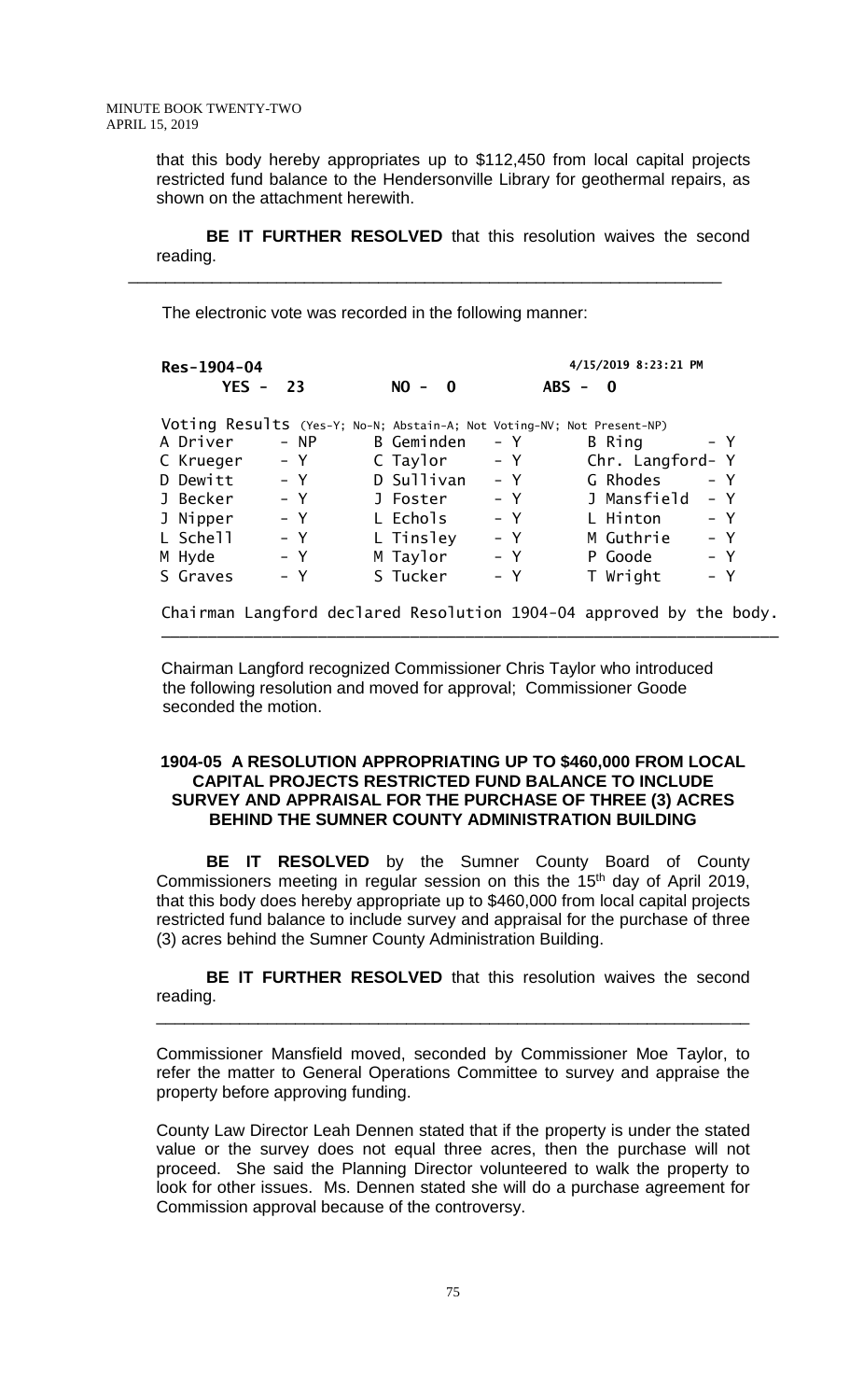The electronic vote on the motion to refer to General Operations Committee was recorded in the following manner:

| Res-Refer1 |           |       |                                                                        |       | 4/15/2019 8:41:02 PM      |       |
|------------|-----------|-------|------------------------------------------------------------------------|-------|---------------------------|-------|
|            | $YES - 2$ |       | $NO -$<br>20                                                           |       | $ABS -$<br>$\blacksquare$ |       |
|            |           |       | Voting Results (Yes-Y; No-N; Abstain-A; Not Voting-NV; Not Present-NP) |       |                           |       |
| A Driver   |           | - NP  | <b>B</b> Geminden                                                      | - N   | B Ring                    | – N   |
| C Krueger  |           | $- N$ | C Taylor                                                               | $- N$ | Chr. Langford- N          |       |
| D Dewitt   |           | $- N$ | D Sullivan                                                             | $- N$ | G Rhodes                  | – N   |
| J Becker   |           | $- N$ | J Foster                                                               | $- N$ | J Mansfield               | – Y   |
| J Nipper   |           | $- N$ | L Echols                                                               | $- N$ | L Hinton                  | – A   |
| L Schell   |           | $- N$ | L Tinsley                                                              | $- N$ | M Guthrie                 | $- N$ |
| M Hyde     |           | $- N$ | M Taylor                                                               | $- Y$ | P Goode                   | $- N$ |
| S Graves   |           | – N   | S Tucker                                                               | $- N$ | T Wright                  |       |

 Chairman Langford recognized County Executive Anthony Holt who Spoke in favor of Resolution 1904-05.

\_\_\_\_\_\_\_\_\_\_\_\_\_\_\_\_\_\_\_\_\_\_\_\_\_\_\_\_\_\_\_\_\_\_\_\_\_\_\_\_\_\_\_\_\_\_\_\_\_\_\_\_\_\_\_\_\_\_\_\_\_\_\_\_

 Commissioner Sullivan called for the question. Commissioner Schell seconded the motion.

The electronic vote on the call for the question was recorded in the following manner:

**4/15/2019 8:51:59 PM**

| $YES -$   | - 16   | $NO -$<br>- 5                                                          | $ABS -$ | $\mathbf{0}$     |       |
|-----------|--------|------------------------------------------------------------------------|---------|------------------|-------|
|           |        | Voting Results (Yes-Y; No-N; Abstain-A; Not Voting-NV; Not Present-NP) |         |                  |       |
| A Driver  | $- NP$ | B Geminden                                                             | – Y     | B Ring           | $- Y$ |
| C Krueger | $- N$  | C Taylor                                                               | – Y     | Chr. Langford- Y |       |
| D Dewitt  | $- NV$ | D Sullivan                                                             | $- Y$   | G Rhodes         | $- Y$ |
| J Becker  | $- N$  | J Foster                                                               | $- Y$   | J Mansfield      | $- N$ |
| J Nipper  | $- Y$  | L Echols                                                               | $- Y$   | L Hinton         | $- Y$ |
| L Schell  | $- Y$  | L Tinsley                                                              | $- N$   | M Guthrie        | - Y   |
| M Hyde    | $- Y$  | M Taylor                                                               | $- N$   | P Goode          | - Y   |
| S Graves  | – NV   | S Tucker                                                               | – Y     | T Wright         | - Y   |

Chairman Langford declared the question approved by the body.

\_\_\_\_\_\_\_\_\_\_\_\_\_\_\_\_\_\_\_\_\_\_\_\_\_\_\_\_\_\_\_\_\_\_\_\_\_\_\_\_\_\_\_\_\_\_\_\_\_\_\_\_\_\_\_\_\_\_\_\_\_\_\_\_

The electronic vote was recorded in the following manner:

| Res-1904-05 |                      |                                                                        |                           | 4/15/2019 8:52:26 PM |  |  |  |  |  |
|-------------|----------------------|------------------------------------------------------------------------|---------------------------|----------------------|--|--|--|--|--|
|             | $YES -$<br><b>20</b> | $NO -$<br>$\overline{\mathbf{2}}$                                      | $ABS -$<br>$\blacksquare$ |                      |  |  |  |  |  |
|             |                      | Voting Results (Yes-Y; No-N; Abstain-A; Not Voting-NV; Not Present-NP) |                           |                      |  |  |  |  |  |
| A Driver    | - NP                 | B Geminden                                                             | – Y                       | - Y<br>B Ring        |  |  |  |  |  |
| C Krueger   | $- Y$                | C Taylor                                                               | $- Y$                     | Chr. Langford- Y     |  |  |  |  |  |
| D Dewitt    | $- Y$                | D Sullivan                                                             | $- Y$                     | G Rhodes<br>$- Y$    |  |  |  |  |  |
| J Becker    | $- Y$                | J Foster                                                               | – Y                       | J Mansfield<br>- N   |  |  |  |  |  |
| J Nipper    | $- Y$                | L Echols                                                               | $- Y$                     | $- Y$<br>L Hinton    |  |  |  |  |  |
| L Schell    | $- Y$                | L Tinsley                                                              | – A                       | $- Y$<br>M Guthrie   |  |  |  |  |  |
| M Hyde      | $- Y$                | M Taylor                                                               | $- N$                     | $- Y$<br>P Goode     |  |  |  |  |  |
| S Graves    | - Y                  | S Tucker                                                               | $- Y$                     | - Y<br>T Wright      |  |  |  |  |  |